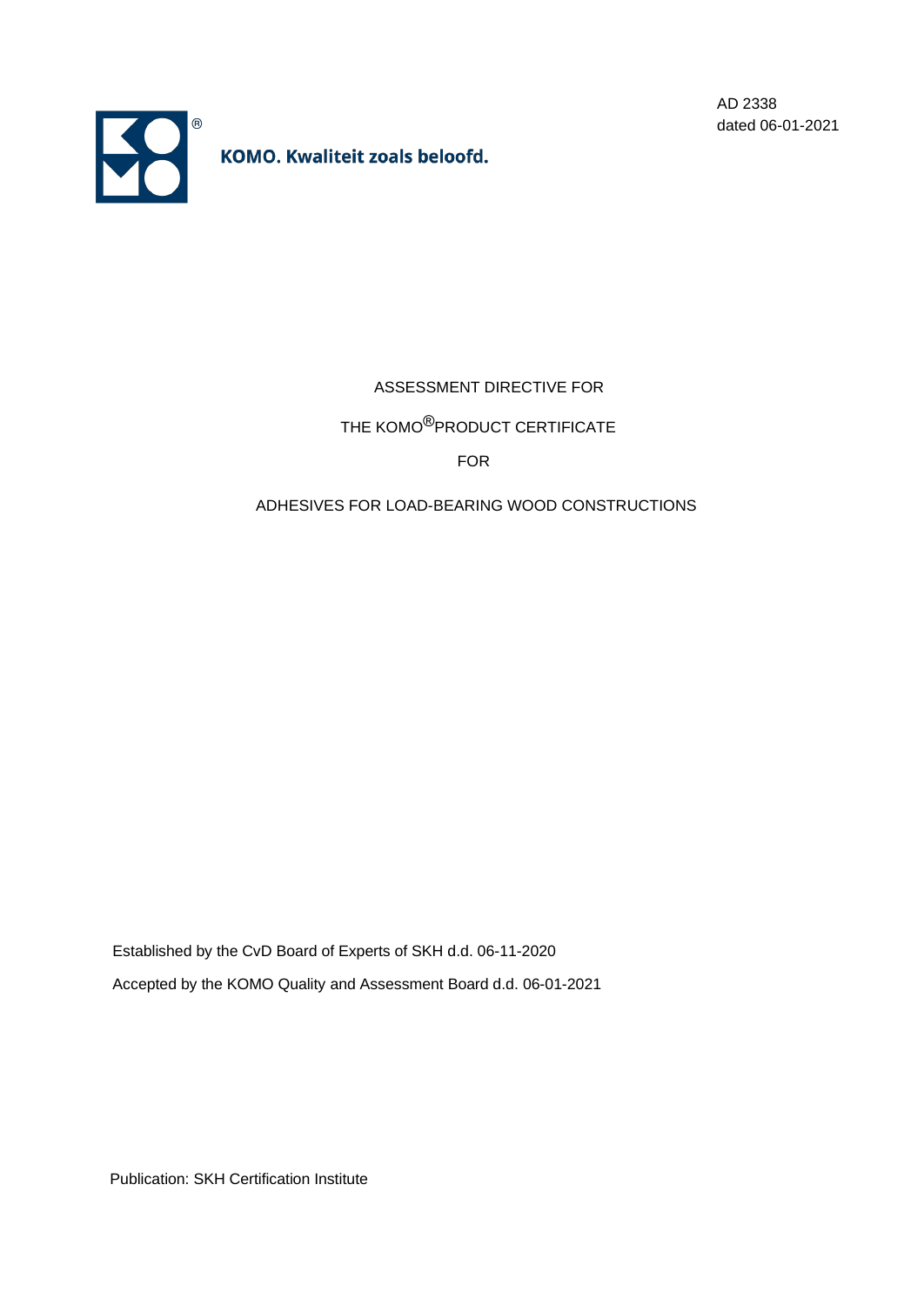# **PREFACE**

This KOMO Assessment Directive (AD) has been compiled by the SKH Board of Experts in which stakeholders in the field of this AD are represented. This board also supervises the implementation of the certification as based on this AD and updates it if necessary. The term "Board of Experts" or BoE in this Assessment Directive refers to the aforementioned Board.

This AD will be used by certification bodies, which have a licence agreement for this with the KOMO Foundation, in connection with their established procedures for certification. In this Assessment Directive, the requirements have been established that an applicant or holder of a KOMO product certificate must adhere to as well as the manner in which the certification body assesses this. In the established certification procedures, the working method is established that is used by the certification body when carrying out:

- Research for the provision and extension of a KOMO product certificate on the basis of this Assessment Directive
- The periodic assessments for the benefit of retaining an issued KOMO product certificate on the basis of this Assessment Directive.

Adjustments in regard to the last version:

- Referral to current international standards
- Addition of sustainability class type 2+ (application such as in roof cavity underneath the roof shingles)

Publisher: SKH Certification Institute PO Box 159 6700 AD WAGENINGEN, THE NETHERLANDS Telephone: +31 (0)317 45 34 25 E-mail: mail@skh.nl Website: [http://www.skh.nl](http://www.skh.nl/)



#### © 2021 SKH Certification Institute

All rights reserved. No part of this publication may be reproduced, stored in a retrieval system or transmitted in any form or by any means, electronic, mechanical, photocopying, recording or otherwise, without the prior written permission of SKH. Without prejudice to the acceptance of this Assessment Directive by the KOMO® Quality and Assessment Board, all rights rest with SKH. The use of this KOMO Assessment Directive by third parties for any purpose whatsoever is only permitted after a written agreement with SKH regulating the right of use has been concluded.

The SKH Certification Institute is a private company which holds the user rights.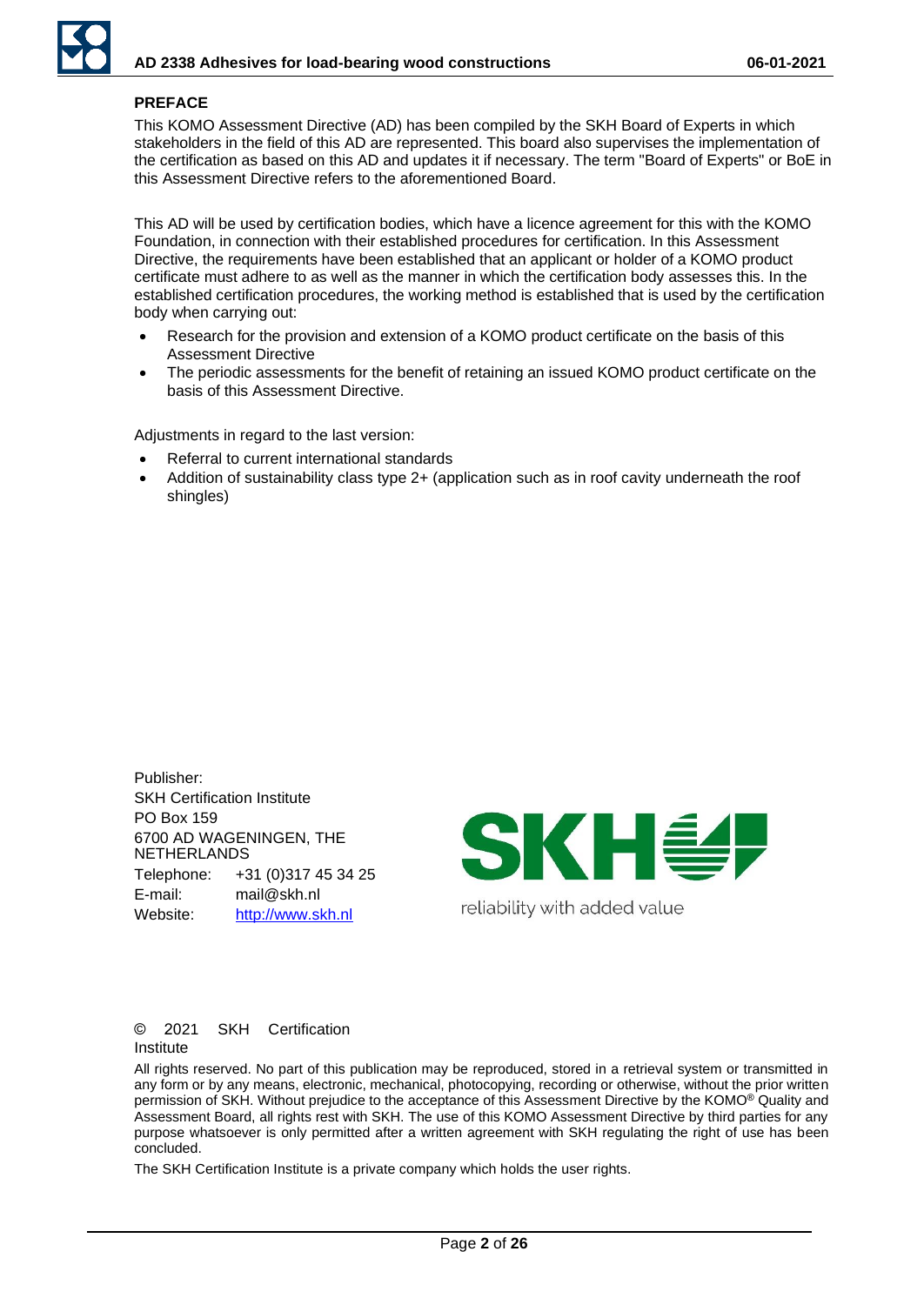

# **CONTENTS**

| 1<br>1.1   |                                                                                       |  |
|------------|---------------------------------------------------------------------------------------|--|
| 1.2        |                                                                                       |  |
| 1.3        |                                                                                       |  |
| 1.4        | Relationship with the European Construction Products Regulation (CPR, EU 305/2011)  6 |  |
| 1.5<br>1.6 |                                                                                       |  |
| 1.7        |                                                                                       |  |
| 2          |                                                                                       |  |
| 3          |                                                                                       |  |
| 3.1        |                                                                                       |  |
| 3.2        |                                                                                       |  |
| 3.3        |                                                                                       |  |
| 4          |                                                                                       |  |
| 4.1        |                                                                                       |  |
| 4.2<br>4.3 |                                                                                       |  |
| 4.4        |                                                                                       |  |
| 4.5        |                                                                                       |  |
| 4.5.1      |                                                                                       |  |
| 4.5.2      |                                                                                       |  |
| 4.5.3      |                                                                                       |  |
| 4.5.4      |                                                                                       |  |
| 4.5.5      |                                                                                       |  |
| 4.5.6      |                                                                                       |  |
| 4.5.7      |                                                                                       |  |
| 5          |                                                                                       |  |
| 6          |                                                                                       |  |
| 6.1        |                                                                                       |  |
| 6.2<br>6.3 |                                                                                       |  |
|            |                                                                                       |  |
| 7<br>7.1   |                                                                                       |  |
| 7.2        |                                                                                       |  |
| 7.3        |                                                                                       |  |
| 7.4        |                                                                                       |  |
| 7.5        |                                                                                       |  |
| 7.6        |                                                                                       |  |
| 7.7<br>7.8 |                                                                                       |  |
| 7.9        |                                                                                       |  |
| 7.10       |                                                                                       |  |
| 7.11       |                                                                                       |  |
| 8          |                                                                                       |  |
| 8.1        |                                                                                       |  |
| 8.2        |                                                                                       |  |
| 8.3        |                                                                                       |  |
| 8.4        |                                                                                       |  |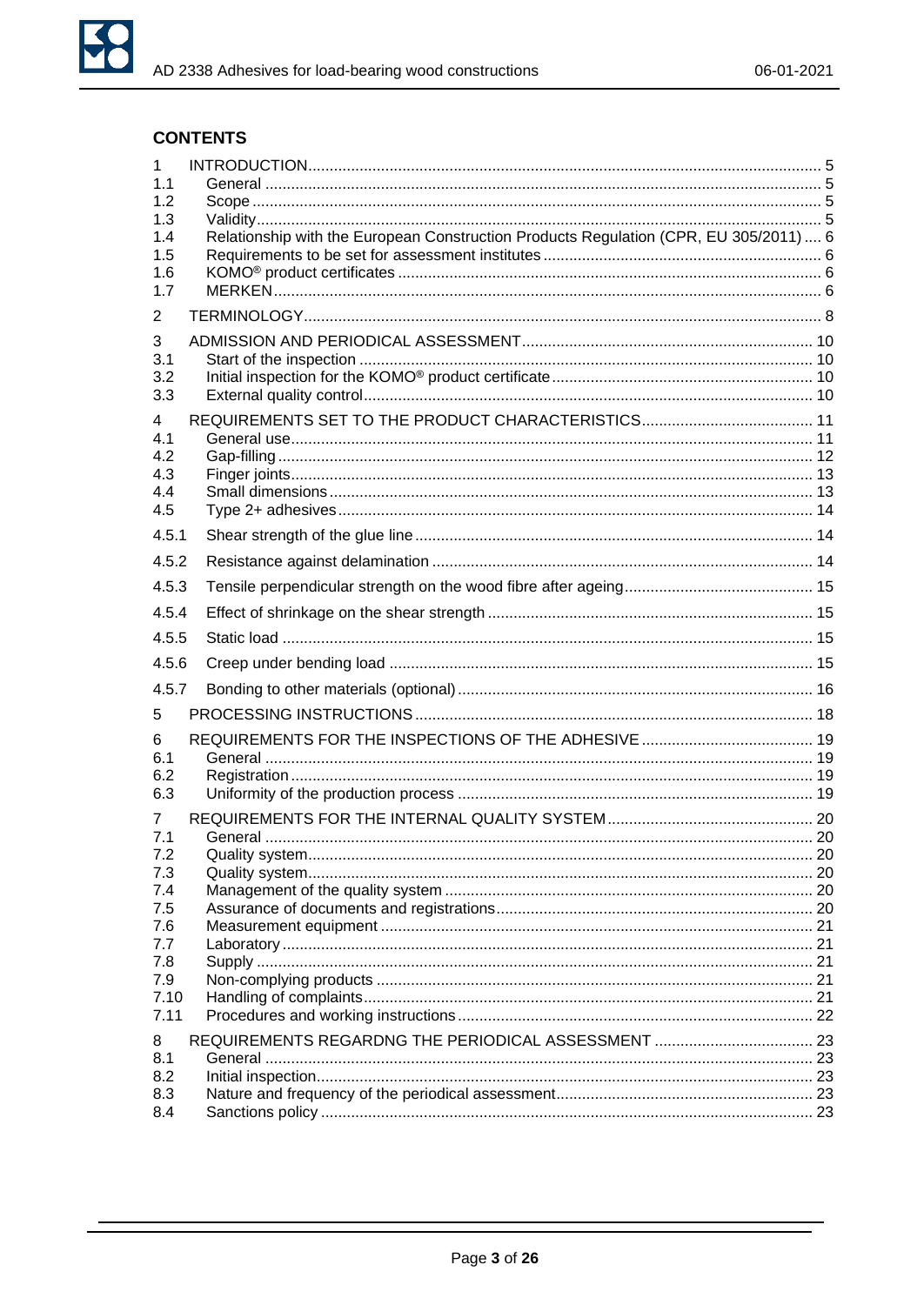

| 9.1 |  |
|-----|--|
| 9.2 |  |
| 9.3 |  |
| 9.4 |  |
| 9.5 |  |
| 9.6 |  |
|     |  |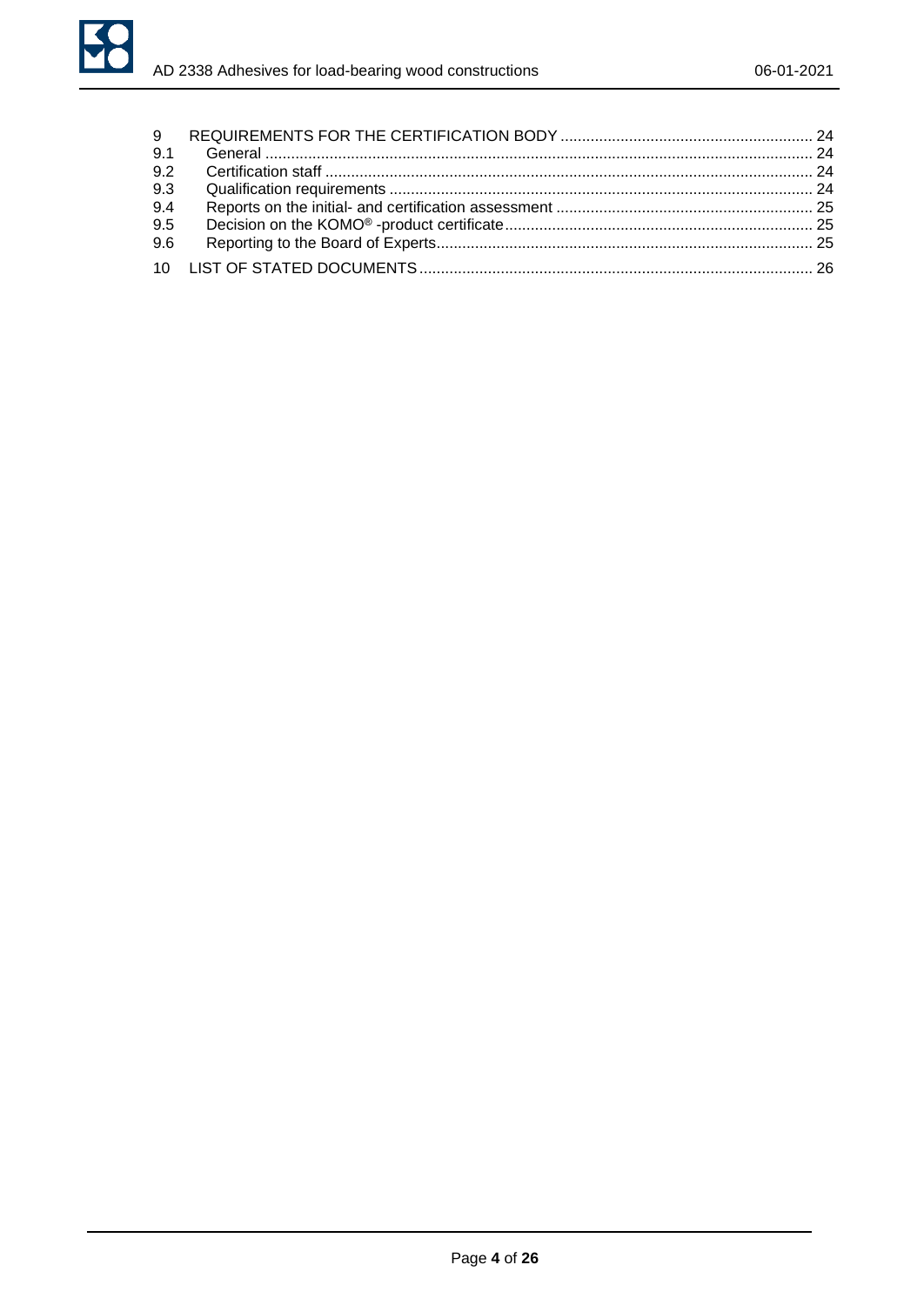

### <span id="page-4-0"></span>**1 INTRODUCTION**

#### <span id="page-4-1"></span>**1.1 General**

Based on the requirements laid down in this KOMO® - assessment directive a KOMO® -product certificate for Adhesives for load-bearing wood constructions is granted. Using this KOMO® -product certificate the owner of the certificate is able to show his customers an independent and knowledgeable organization is supervising the production process, the quality of the product and the ensuring of it. Therefore one can assume the product will pass the requirements as laid down in this assessment directive.

The requirements laid down in this Assessment Directive are used by the certification bodies, which are recognised for this by the Council for Accreditation and which have a licence agreement for this purpose with the KOMO® Foundation, when processing an application for, or the maintenance of, a KOMO product certificate for adhesives for load-bearing wood constructions.

In addition to the requirements laid down in this assessment directive, the certification bodies impose additional requirements, in the sense of general procedure requirements for certification, as laid down in the general certification regulations of the relevant body.

#### <span id="page-4-2"></span>**1.2 Scope**

The present Assessment Directive (AD) and the KOMO® product certificate relate to adhesives for load-bearing wooden building structures, main load-bearing structures.

The AD describes a classification and, depending on the chemistry (polycondensation adhesives, one-component polyurethane adhesives, emulsion polymerised isocyanate adhesives), the durability class, the application and application technique, the performance requirements for adhesives suitable for application in load-bearing wooden building constructions. Depending on the climate class (climate classes -I, -II or -III) in which an adhesive is applied, a classification is made to durability class (durability class adhesives type 1, -2+ and -2) and depending on the application, a classification is made to application class (general bonding, gap-filling adhesives, bonding of finger joints and bonding of small surfaces).

In addition, the AD describes the requirements set for the manufacture of adhesives for loadbearing wooden building constructions.

The KOMO® product certificate only includes the adhesives, not the glued wooden building structure.

The test methods are explicitly mentioned or indicated by a reference to an appendix, standard or other designated document.

#### <span id="page-4-3"></span>**1.3 Validity**

From the date of publication by SKH, KOMO® product certificates can be issued on the basis of this assessment directive. This assessment directive replaces AD 2338 dated 1998-11-15, including the corresponding amendment dated 27-06-2007. The product certificates issued on the basis of the replaced assessment directive will lose their validity 9 months after publication of this assessment directive.

Certificates on the basis of the aforementioned previous version of this AD, new product certificates may be issued at the latest 3 months before the current product certificates have to be replaced.

The validity of the product certificate is unlimited. The period of validity can be limited (terminated) by, among other things:

- An amendment to this assessment directive;
- Failure of the certificate holder to fulfil his obligations.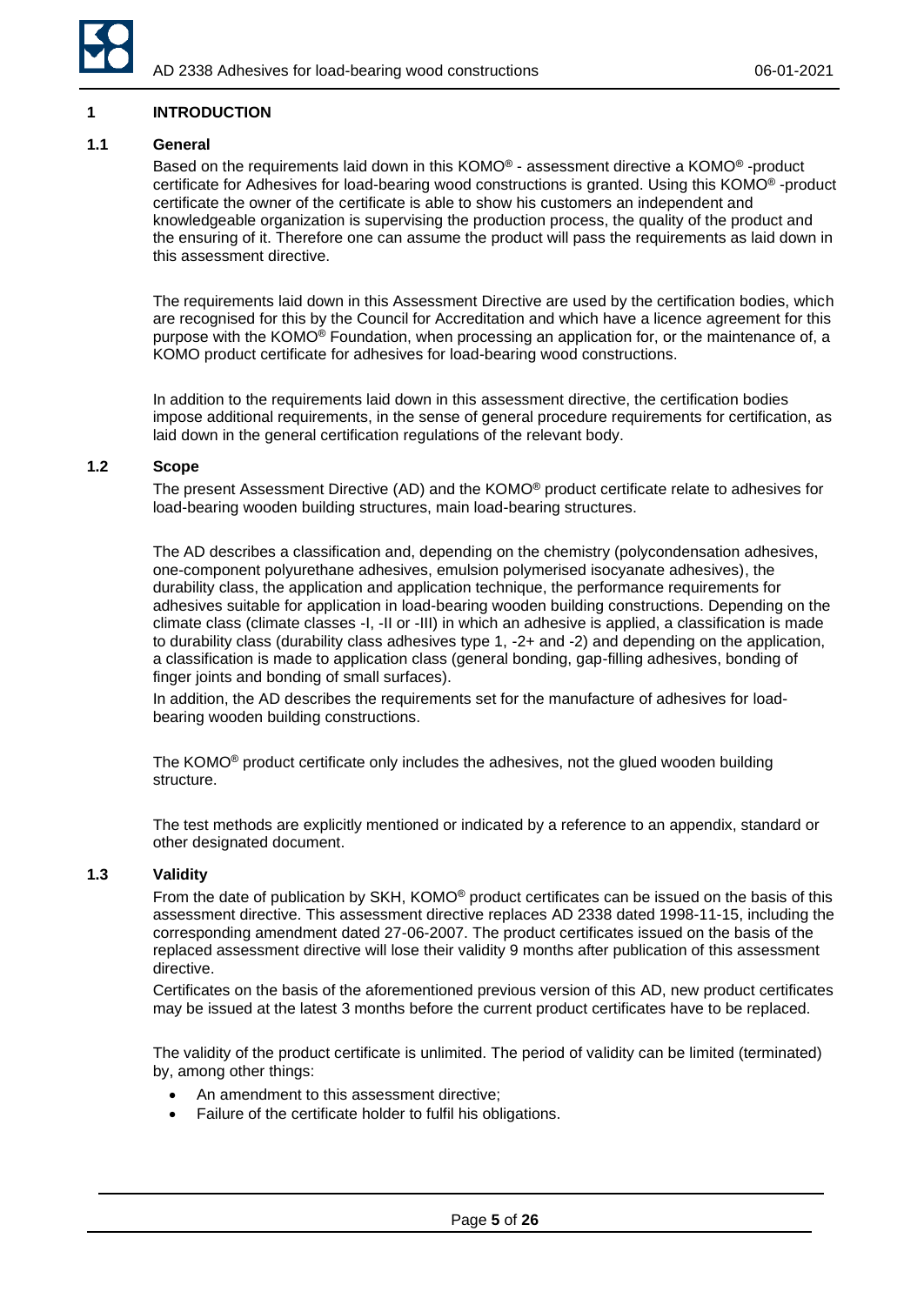

In case (temporarily) no production processes are carried out, the validity can be (temporarily) suspended at the request of the certificate holder, in case of a stop longer than 12 months. A suspension of validity may be granted by the certification body for a maximum period of 1 year. A suspension may be extended by the certification body on condition that the total duration of the suspension does not exceed 2 years.

# <span id="page-5-0"></span>**1.4 Relationship with the European Construction Products Regulation (CPR, EU 305/2011)**

No harmonised European product standard is applicable to the products that belong to the scope of this AD.

### <span id="page-5-1"></span>**1.5 Requirements to be set for assessment institutes**

With regard to the requirements included in this AD, the applicant may, as part of an external audit, submit reports from conformity assessment bodies to demonstrate that the requirements of this AD are met. It will have to be demonstrated that these reports were drawn up by a body that meets the applicable accreditation standard for the subject in question, namely:

- NEN-EN-ISO/IEC 17020 for inspection bodies
- NEN-EN-ISO/IEC 17021-1 for certification bodies that certify management systems
- NEN-EN-ISO/IEC 17025 for labs
- NEN-EN-ISO/IEC 17065 for certification bodies that certify "products"

An institution is deemed to meet these criteria if an accreditation certificate can be submitted for the subject in question, issued by the Council for Accreditation or another accreditation body which is accepted as a member of the multilateral agreement on the mutual recognition and acceptance of accreditation within EA, IAF and ILAC. These agreements are respectively indicated with EA-MLA, IAF-MLA and ILAC-MRA. If no accreditation certificate can be submitted, the certification body itself shall assess whether the accreditation criteria have been met.

# <span id="page-5-2"></span>**1.6 KOMO® product certificates**

Based on this AD, KOMO® product certificates can be issued. The statements in these product certificates are based on sections 4, 5, 6, and 7 of this AD.

On the KOMO Foundation website (www.komo.nl), the model of the product certificate to be issued that is applicable for this AD can be found. The product certificates to be issued must correspond to this model.

# <span id="page-5-3"></span>**1.7 MERKEN**

The supplied certified adhesives for load-bearing wood constructions must be clearly accompanied by the:

- KOMO<sup>®</sup> word or image logo, at least 5 mm in size;
- Quality declaration number;
- a batch number:
- production date in combination with the best-before or expiry date;
- classification according to section 4
- type of EPI adhesive (EN 16254), PUR (EN 15425) or condensation adhesive (EN 301), only applicable to types I and II adhesives;
- adhesive type (types I, II+ or II);
- temperature at which the adhesive is suited (50 $^{\circ}$ C, 70 $^{\circ}$ C of 90 $^{\circ}$ C);
- application (GP,SP, GF, FJ, SD);
- maximum gap width  $(0.1, 0.2, 0.3, \text{ etc.})$
- Application (M mixed, S separate);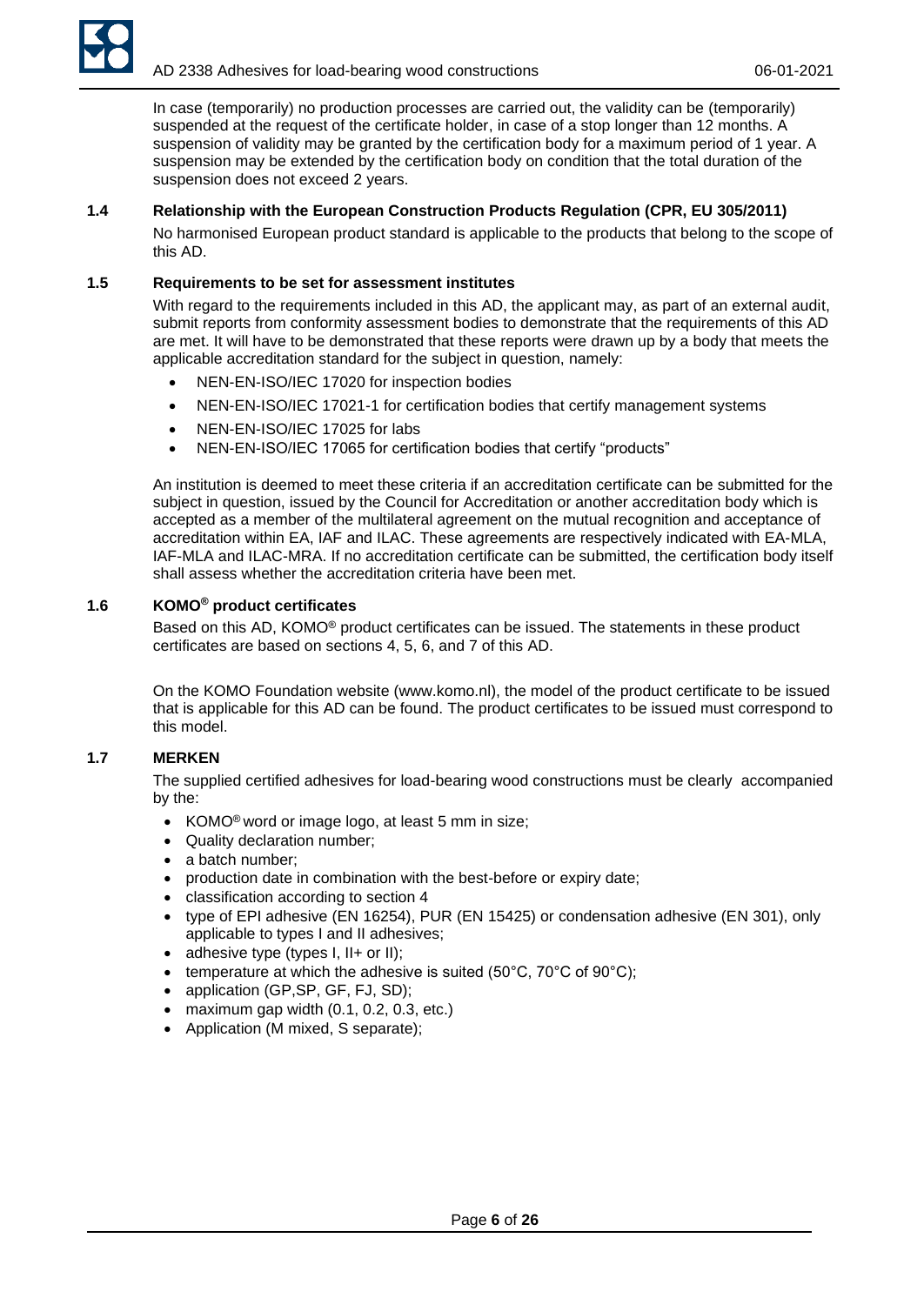

In the event of tanker delivery, the information above must be stated in the included documentation (delivery receipt, analysis certificate).

De KOMO® - logo looks as follows:



After publication of the KOMO® -product certificate the owner of the certificate may use this logo in it's public statements related to the certified products.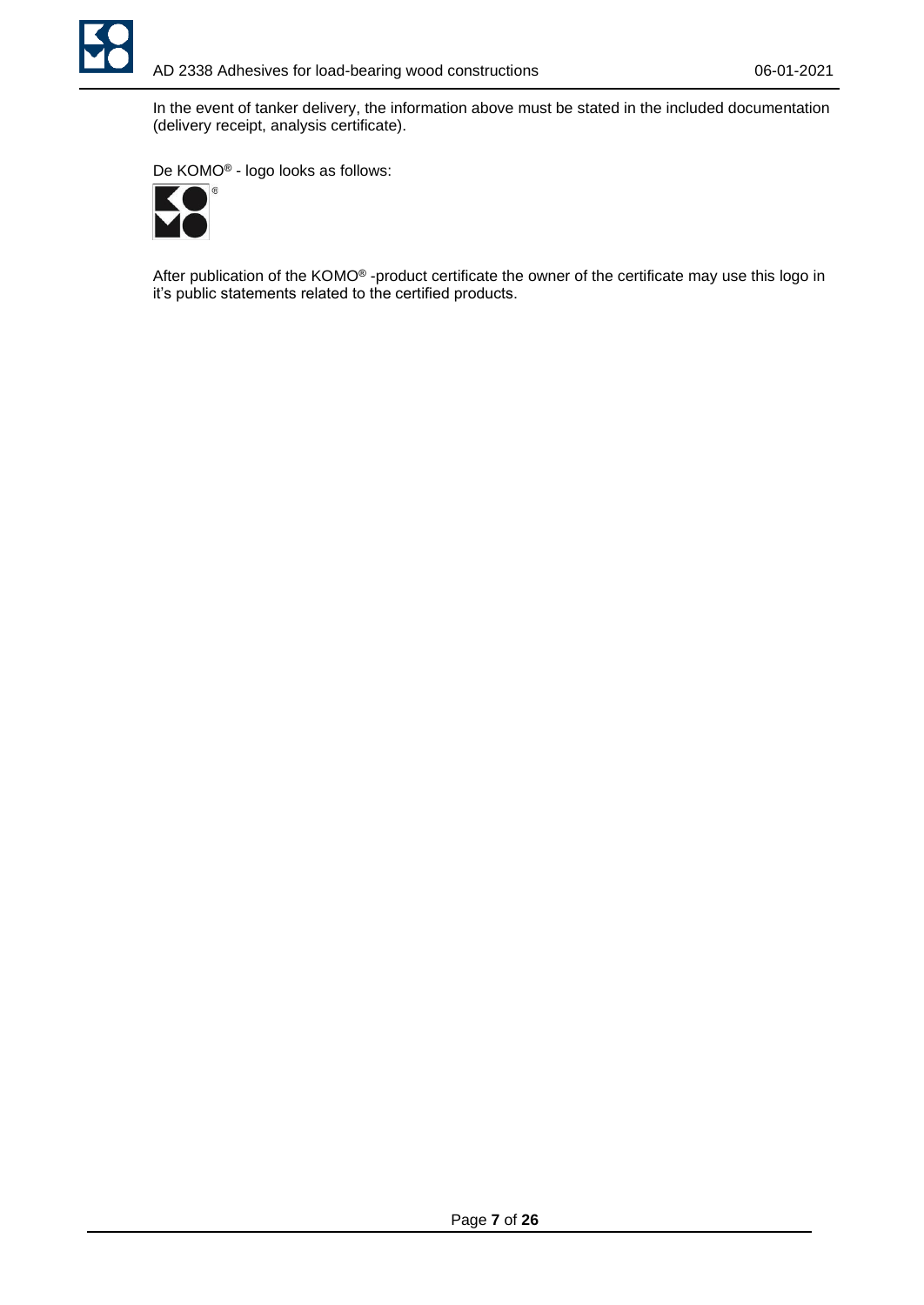

# <span id="page-7-0"></span>**2 TERMINOLOGY**

For the meaning of the terms and definitions used in this AD, the terms and definitions apply as described in EN 923 and other prescribed standards. A few specific terms and definitions have been further described in this section.

For certification related definitions is revered to the website of the KOMO® foundation [\(www.komoquality.com\)](http://www.komoquality.com/) and the regulations of the certification body.

#### **Single component polyurethane (PUR) adhesives:**

Urethane polymers that crosslink due to a reaction with water, whereby  $CO<sub>2</sub>$  is released.

#### **EPI adhesives:**

Emulsion polymerised isocyanate adhesives

#### **Polycondensation adhesives:**

adhesive mixture made from a resin formed by a polymerisation reaction involving the elimination of water, usually with a hardener

#### **Service class I of EN 1995-1-1:**

Service class characterised by a moisture content in the materials that corresponds with an environment temperature of 20  $\rm{^{\circ}C}$  and 65% relative humidity (RH), whereby the RH is above 65% only a few weeks a year.

NOTE: Service class I is a typical indoor climate

#### **Service class II of EN 1995-1-1:**

Service class characterised by a moisture content in the materials that corresponds with an environment temperature of 20  $\mathrm{^0C}$  and 85% relative humidity (RH), whereby the RH is above 85% only a few weeks a year.

NOTE: Service class II is typical for sheltered outdoor areas

### **Service class III of EN 1995-1-1:**

Climate conditions that lead to higher wood moisture content than service class II.

NOTE: Service class III is typical for exposed outdoor areas

#### **Type 1 adhesives:**

Adhesives applicable in wood constructions used in service classes I, II and III. These adhesives are tested at 70 $\,^{\circ}$ C or at 90 $\,^{\circ}$ C.

#### **Type 2+ adhesives:**

Adhesives applied in wood constructions applied in a service class comparable with service class I, but with an increased temperature and a limited moisture load, such as in roof cavity underneath the roof shingles. These adhesives are tested at 70  $^{\circ}$ C.

### **Type 2 adhesives:**

Adhesives applicable in wood constructions used in service class I. These adhesives are tested at 50<sup>0</sup>C.

# **General Purpose (GP) adhesives:**

Adhesives suitable for the general adhesion of wood construction parts and laminates, maximum thickness of glue line 0.3 mm PU adhesives and 0.6 mm polycondensation adhesives.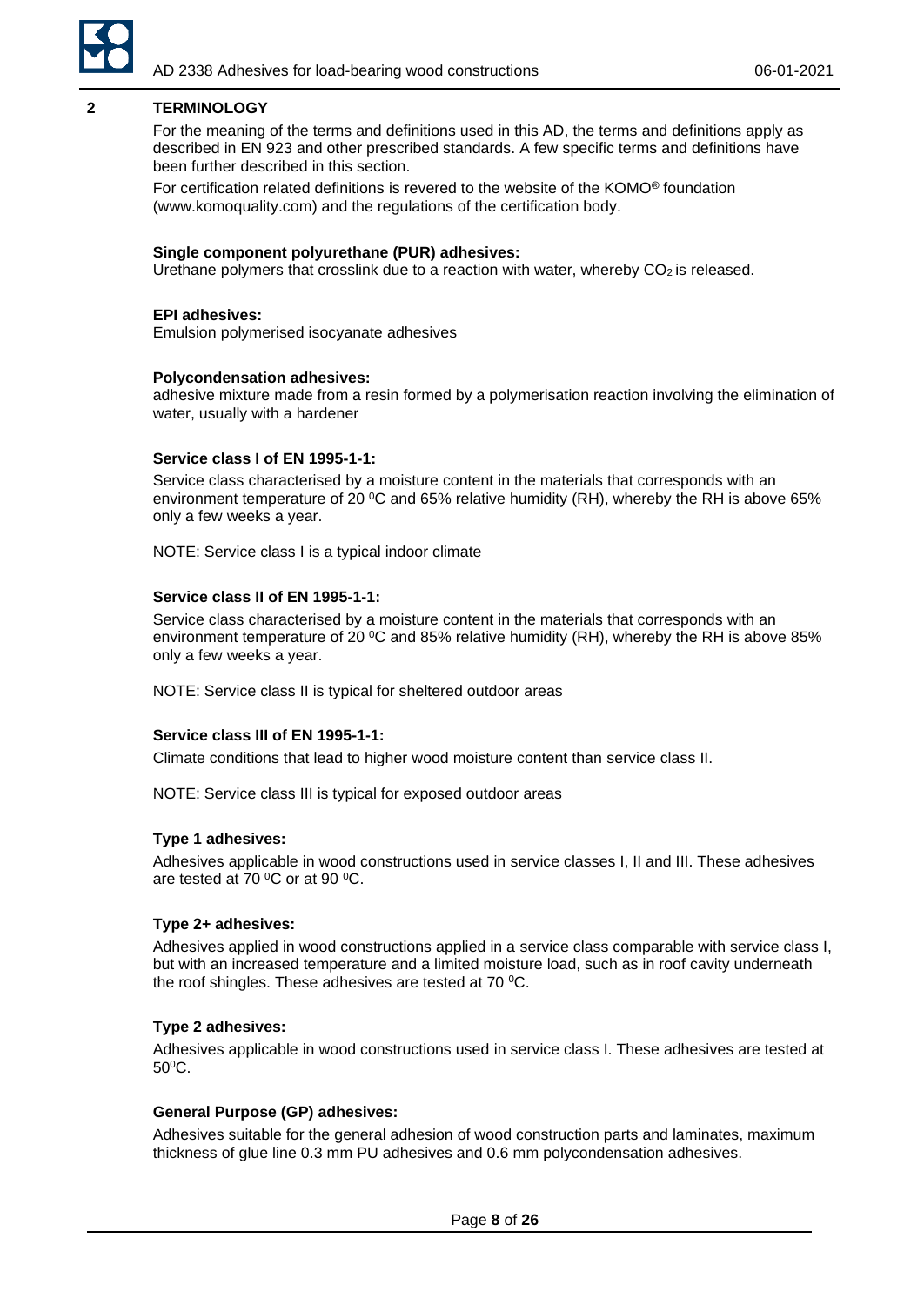

# **Gap Filling/Special Purpose (GF/SP) adhesives:**

Adhesives suitable for adhesion of joints in which the glue line is thicker than 0.3 mm with polyurethane adhesives (SP) and 0.6 mm with polycondensation adhesives (GF);

# **Adhesion of Finger Joints (FJ):**

Adhesives suitable for adhesion of finger joints in general and finger jointing in lamella.

### **Adhesion of Special Dimensions (SD):**

Adhesives only suitable for the adhesion of beams with a maximum cross-section of 45000 mm<sup>2</sup> and for finger jointing in laminated parts where the width of the beam is a maximum of 180 mm and the height is a maximum of 300 mm.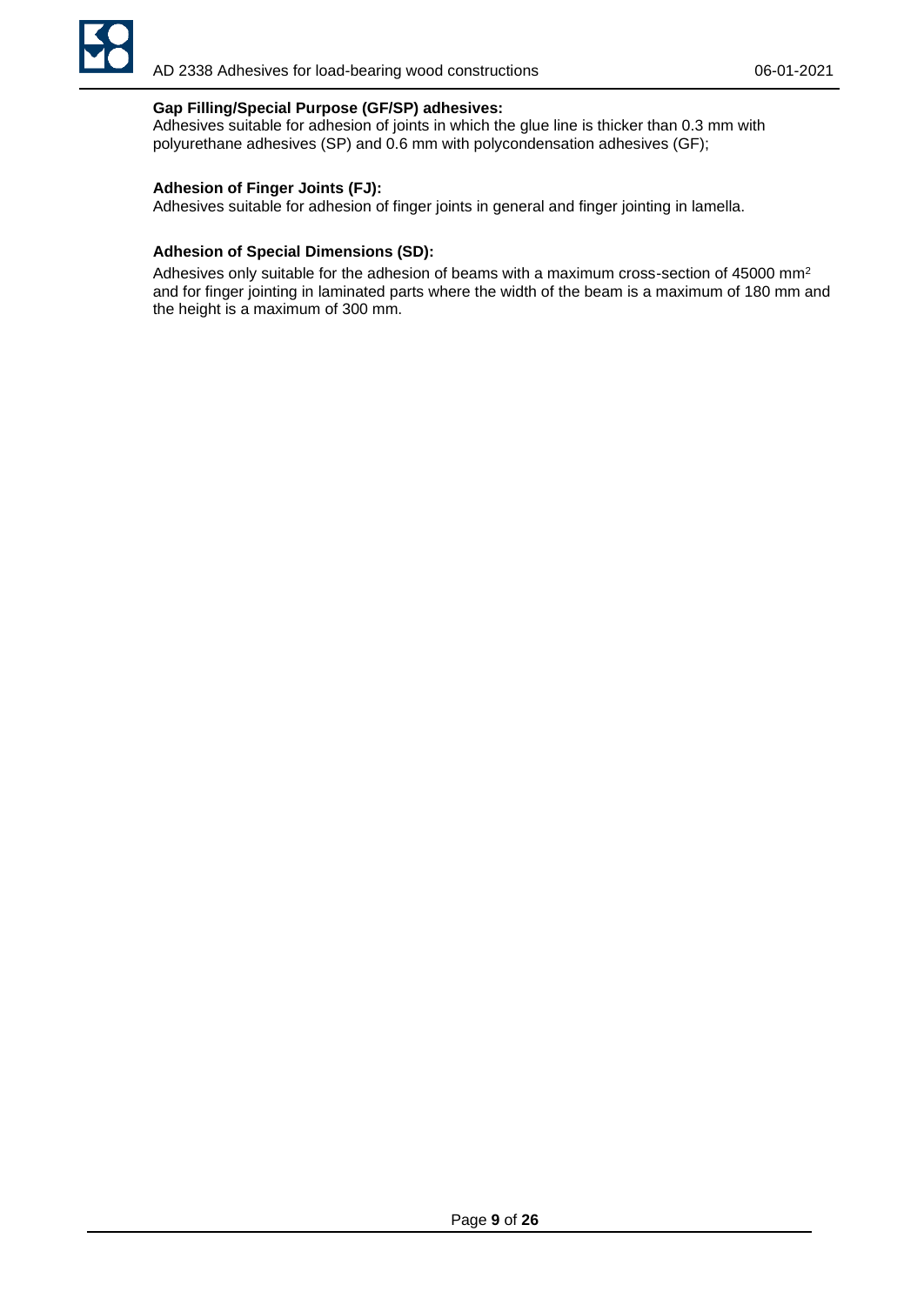

# <span id="page-9-0"></span>**3 ADMISSION AND PERIODICAL ASSESSMENT**

Before the certification agreement is concluded voluntarily with the applicant, an initial inspection is carried out.

# <span id="page-9-1"></span>**3.1 Start of the inspection**

The applicant of the quality declaration indicates which adhesive must be included in the quality declaration. He also provides the information required in order to compile the quality declaration and indicates which statements must be included in the quality declaration by stating:

- The composition/type of adhesive;
- A description of the production process;
- The scope the service class and type of adhesive for which the material is considered suitable;
- He indicates which statements must be included in the quality declaration and provides substantiation for these statements.

In section 4, it has been indicated which statements must or could be included.

# <span id="page-9-2"></span>**3.2 Initial inspection for the KOMO® product certificate**

In order to obtain the product certificate, the certification body shall carry out an initial inspection. The certification body must hereby establish that the applicant is capable upon continuation of guaranteeing the product and its quality is such a manner as complies with stated requirements of this AD. The initial inspection includes:

- Assessment of the product requirements whereby it is checked whether these fulfil the requirements in section 4 included in this AD;
- Assessment of the processing instructions, whereby it is checked whether these fulfil the requirements in section 5;
- Assessment of the product requirements whereby it is checked whether these fulfil the requirements in section 6 included in this AD;
- Assessment of the internal quality control of the applicant whereby it is checked if it fulfils the requirements included in section 7 of this AD.

Where relevant, it shall be examined whether the provided documents concerning the production process, the product requirements, the processing instructions and/or internal quality control and the results stated therein fulfil the requirements of this AD.

#### *NOTE:*

*Companies which are certified according EN-ISO 9001 are supposed to comply with the*  requirements as stated in chapter 7 as long as the quality management system contains all relevant *requirements on product level.* 

### <span id="page-9-3"></span>**3.3 External quality control**

After issuing the product certificate, the certification body shall carry out checks as described in section 8.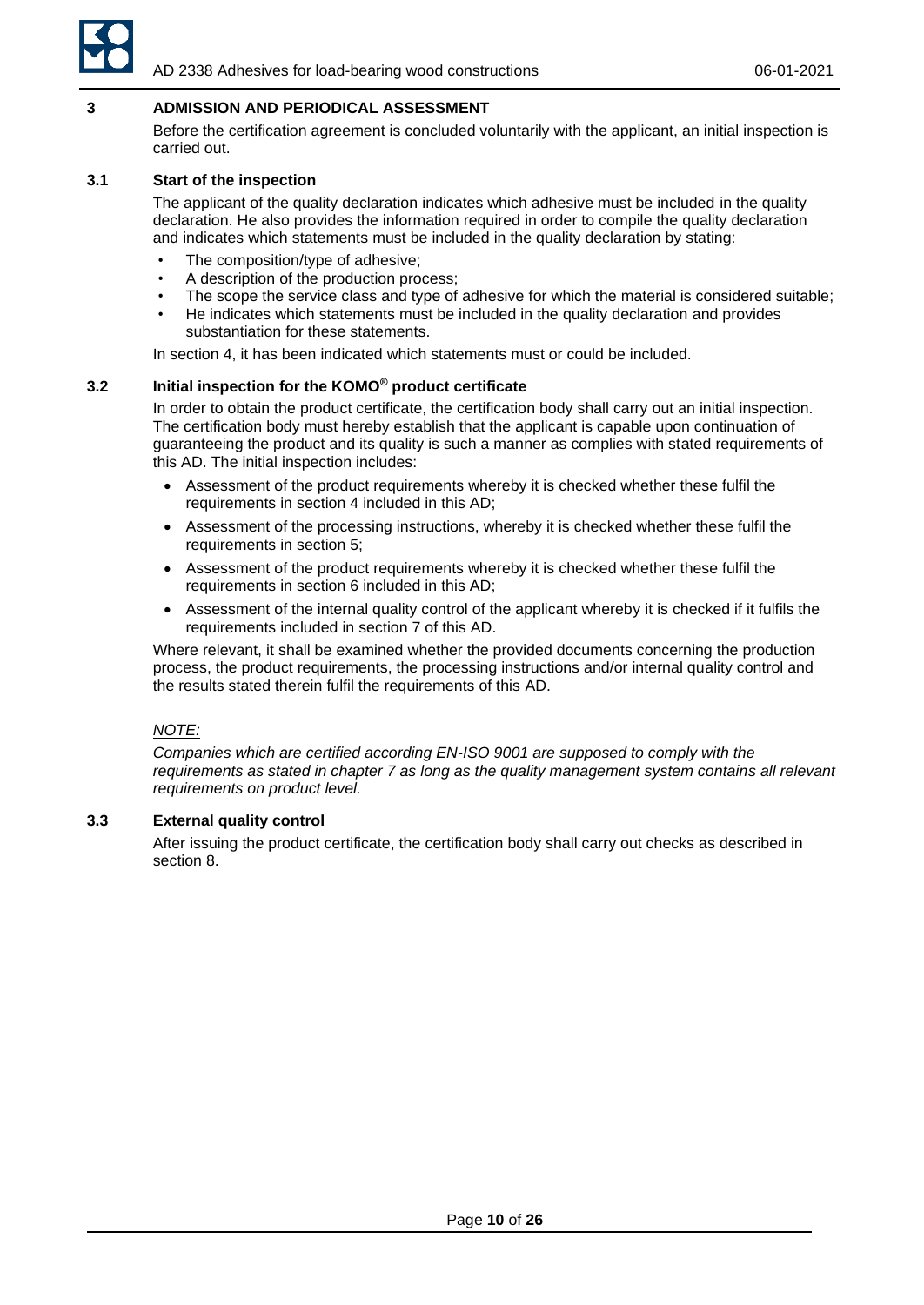

# <span id="page-10-0"></span>**4 REQUIREMENTS SET TO THE PRODUCT CHARACTERISTICS**

For load-bearing wood constructions, polycondensation adhesives, emulsion polymerised isocyanate (EPI) adhesives and polyurethane adhesives can be applied.

The following sustainability classes are distinguished:

- Type 1 applicable in wood constructions used in service classes I, II and III.
- Type 2+ applicable in wood constructions applied in a service class comparable with service class I, but with an increased temperature and a limited moisture load, such as in the cavity underneath the roof shingles.
- Type 2 applicable in wood constructions used in service class I.

The service classes are assigned in accordance with NEN-EN 1995-1-1

NOTE: EPI adhesives can only be applied in service classes I and II.

The three types of adhesives can be further subdivided into four application classes:

- General (General Purpose; GP),
- Gap Filling/Special Purpose (GF/SP) adhesives:
- Finger Joints (FJ),
- Special Dimensions (SD).

Subsequently in the classification it is indicated at which temperature they have been tested (50 °C, 70  $\degree$ C or 90  $\degree$ C), what the filling capacity is and whether it concerns a mix (M) or a separate (S) application; please see the examples below.

| EN 301   70 GP 0.6M:  | polycondensation adhesive for general application, type I tested at 70<br><sup>o</sup> C up to a gap width of 0.6 mm of which the hardener and basis for<br>application must be mixed. |
|-----------------------|----------------------------------------------------------------------------------------------------------------------------------------------------------------------------------------|
| EN 301   70 FJ 0.1S:  | polycondensation adhesive suitable for finger jointing, type I, tested at<br>70 °C without filling capacity and of which the hardener and basis must<br>be separately applied.         |
| EN 15425   90 GP 0.3: | 1K PU adhesive for general application, type I, tested at 90 $\mathrm{^0C}$ up to a<br>gap width of 0.3 mm.                                                                            |
| EN 15425   90 SP 0.5: | 1K PU adhesive with filling capacity, tested at 90 $\mathrm{^0C}$ up to a gap width<br>of $0.5 \text{ mm}$                                                                             |
| EN 16254   70 GP 0.3: | EPI adhesive for general application, type I, tested at 70 $\mathrm{^0C}$ up to a<br>gap width of 0.3 mm                                                                               |
| EN 16254   90 SP 0.2: | EPI adhesive for adhesion in special dimensions, type I, tested at 90<br>$\mathrm{^{0}C}$ up to a gap width of 0.2 mm.                                                                 |

# <span id="page-10-1"></span>**4.1 General use**

Polycondensation adhesives (phenols and aminoplastics) types 1 and 2 that are considered suitable for general use and laminating of load-bearing timber must meet the requirements as stated in section 5 of EN 301.

Polyurethane adhesives types 1 and 2 that are considered suitable for general use and laminating of load-bearing timber must meet the requirements as stated in section 5 and EN 15425.

EPI adhesives types 1 and 2 that are considered suitable for general use and laminating of loadbearing timber must comply with the requirements as stated in section 5 of EN 16254.

Regarding type 2+ adhesives (independent of their chemistry) suitable for general use, the requirements in paragraph 4.5 of this AD apply.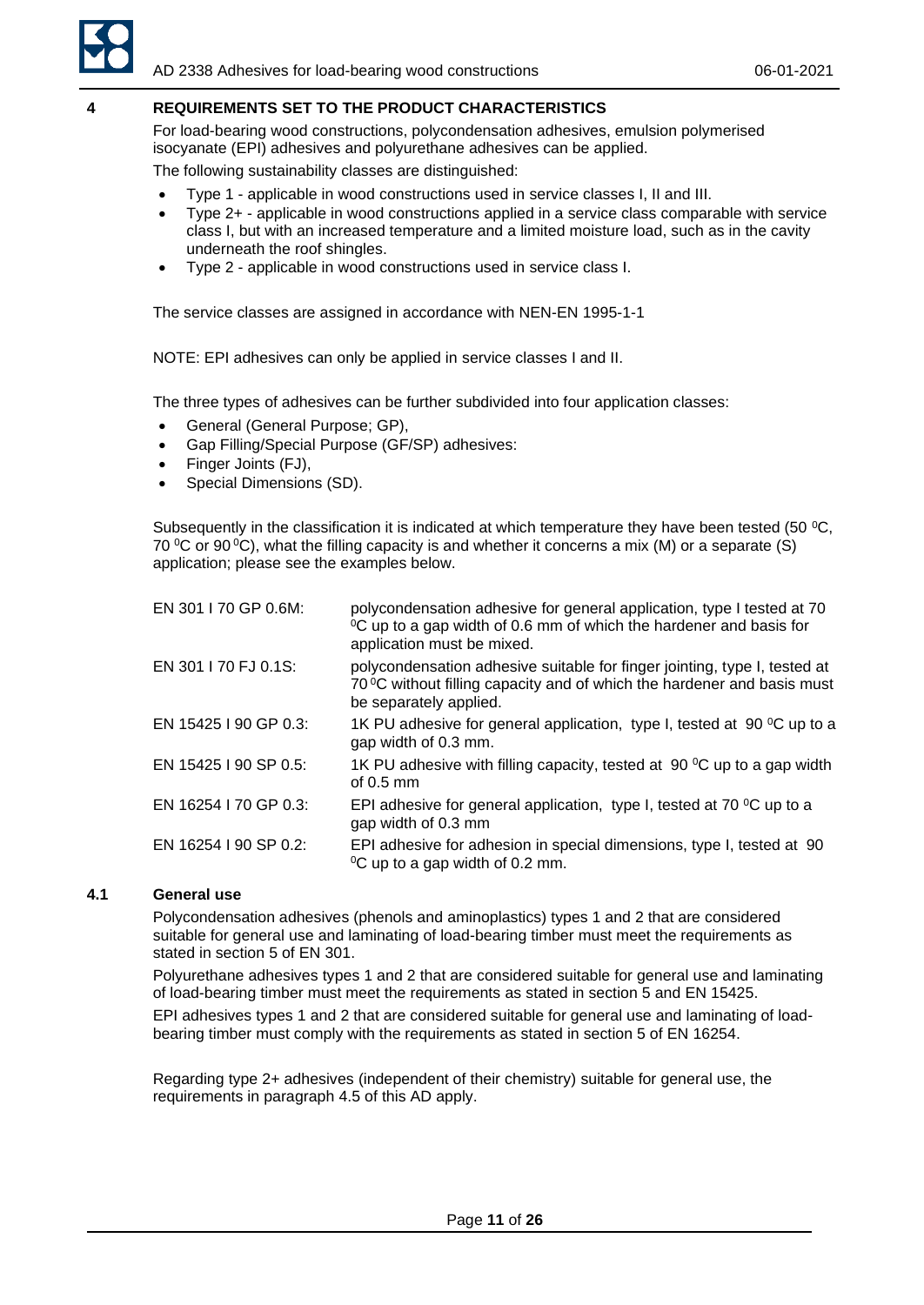

# **Method of determination**

Regarding polycondensation adhesive the tests for types 1 and 2 adhesives should be carried out according table 2 (General Purpose) of EN 301, while respecting the classification in table 1 of EN 301.

Regarding polyurethane adhesives the tests must be carried out according table 2 (General Purpose) of EN 15425: 2017 while respecting the classification in table 1 of EN 15425.

Regarding EPI-adhesives the tests should be carried out according table 2 (General Purpose) of EN 16254, while respecting the classification in table 1 of EN 16254.

Type 2+ adhesives (independent of their chemistry) must be tested according the tests found in table 1 of this AD. As an option, combinations of various materials can be tested as described in 4.5.7

*Table 1 Tests for adhesives type 2+ that must be carried out in order to demonstrate the suitability for general use and to demonstrate combinations of materials.*

| <b>Application</b>                                                                          | <b>Adhesive</b><br>gap<br>thickness <sup>#</sup> | §4.5.1 <sup>a</sup> | \$4.5.2 <sup>b</sup> | \$4.5.3 <sup>c</sup> | \$4.5.4 | $$4.5.5^{d}$ | $$4.5.6^{\circ}$$ | §4.5.7 |
|---------------------------------------------------------------------------------------------|--------------------------------------------------|---------------------|----------------------|----------------------|---------|--------------|-------------------|--------|
|                                                                                             | $0.1$ mm                                         |                     |                      |                      |         |              |                   |        |
| General use                                                                                 | $0.5$ mm                                         |                     |                      |                      |         |              |                   |        |
| Combinations<br>Adhesives must always meet the requirements for general use<br>of materials |                                                  |                     | X                    |                      |         |              |                   |        |

# As standard for general use, the tests are carried out with an adhesive gap of 0.1 mm, if a wider adhesive gap is considered possible, the additionally stated tests must be carried out for gaps of 0.5 mm.

- a. Tests must be carried out with pre-treatments A1, A2, A3 and A7.
- b. Tests must be carried out as with type I, but then with 1 repetition of the "impregnating drying cycle" instead of 2 repetitions.
- c. Only needs to be tested if the pH of the adhesive or one of the components (with separate application or when using primers) is lower than 3.0.
- d. For climate cycle 1, 70  $^{\circ}$ C must be used (cycle 1b).
- e. For EPI adhesives and 1K PU adhesives, only an adhesive gap of 0.3 mm needs to be tested, polycondensation adhesives do not need to be tested for creep.

#### **Admission assessment**

It will be assessed whether the type of adhesive will pass the stated requirements.

# **KOMO® -product certificate**

The KOMO® -product certificate will state the type of adhesive, it's application(s) and wood species for which it's suitable.

### <span id="page-11-0"></span>**4.2 Gap-filling**

Polycondensation adhesives (phenols and amino plastics) types 1 and 2 which can be applied in glue lines of over 0.6 mm, in addition to meeting the performance requirements for general use, must also fulfil the requirements for gap-filling adhesives as stated in section 5 of EN 301.

Polyurethane adhesives types 1 and 2 which can be applied in glue lines of 0.3 to 0.5 mm, in addition to meeting the performance requirements for general use, must also fulfil the requirements for 'Special purpose' adhesives as stated in section 5 of EN 15425.

For EPI adhesives types 1 and 2, no additional requirements are set besides the performance requirements for general use. EPI adhesives can be applied in glue lines of up to a maximum of 0.5 mm.

For adhesives type 2+ (independent of their chemistry), no additional requirements are set besides the performance requirements for general use. Type 2+ adhesives are generally not applied in thick glue lines.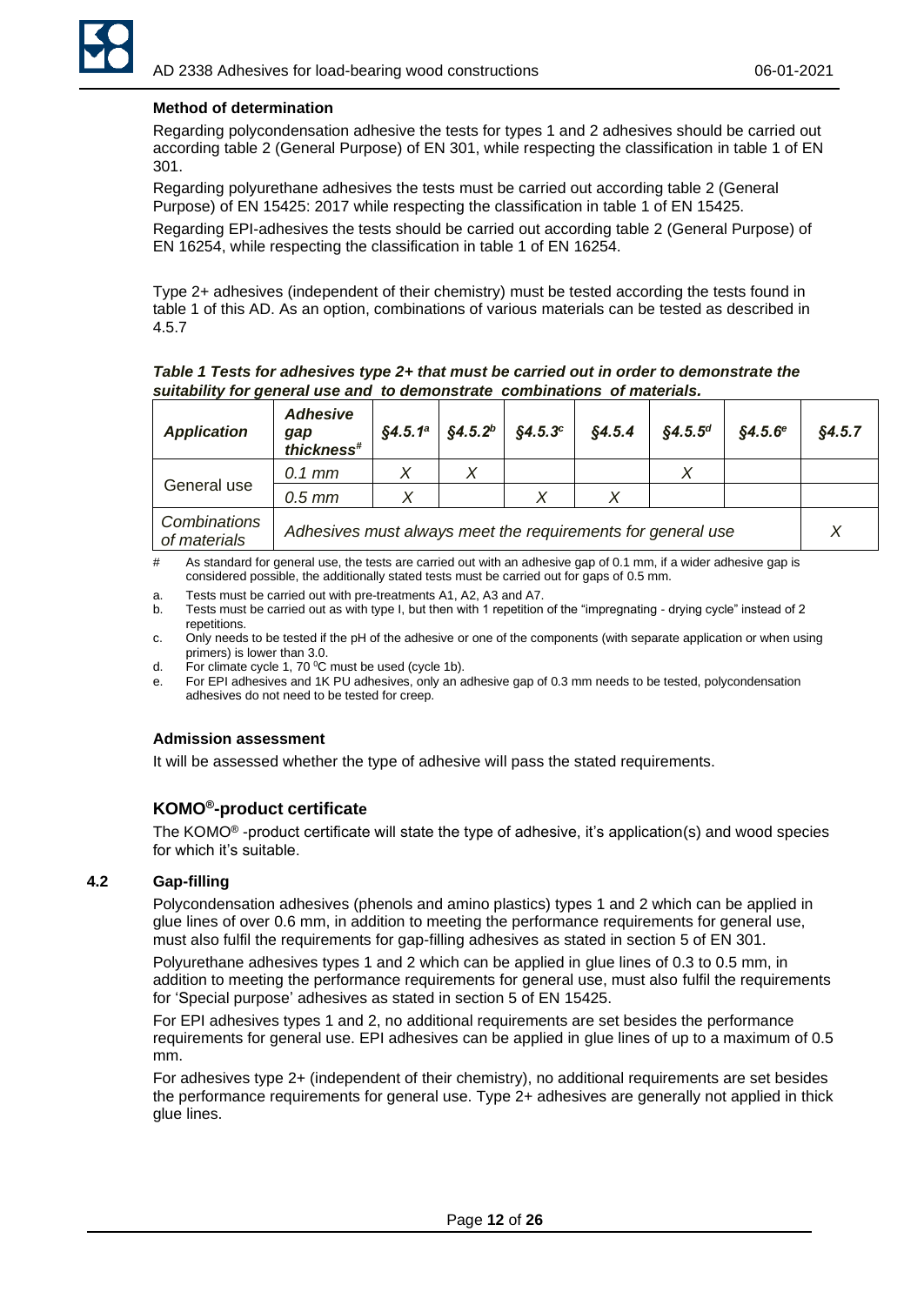

### **Method of determination**

Polycondensation adhesives (phenols and amino plastics) types 1 and 2 which are classified as gap filling need to be tested according table 2 (Gap filling) of EN 301, while respecting the classification in table 1 of EN 301.

Polyurethane adhesives types 1 and 2 with a glue line thickness in use of 0.3 to 0.5 mm, need to be tested according table 2 (special purpose adhesives) in table 2 of EN 15425, while respecting the classification in table 1 of EN 15425.

### **Admission assessment**

It will be assessed whether the type of adhesive will pass the stated requirements.

#### **KOMO®-product certificate**

The KOMO® -product certificate will state the type of adhesive, it's application(s) and wood species for which it's suitable.

### <span id="page-12-0"></span>**4.3 Finger joints**

Polycondensation adhesives (phenols and amino plastics) types 1 and 2 that are considered suitable for in finger joints for load-bearing timber must meet the requirements as mentioned in section 5 of EN 301.

Polycondensation adhesives types 1 and 2 that are considered suitable for finger joints in loadbearing timber must meet the requirements as mentioned in section 5 of EN 15425.

EPI adhesives types 1 and 2 that are considered suitable for finger joints in load-bearing timber must must comply with the requirements as mentioned in section 5 of EN 16254

For adhesives type 2+ (independent of their chemistry), no additional requirements are set besides the performance requirements for general use. Type 2+ adhesives are generally not used in finger joints.

### **Method of determination**

Polycondensation adhesives (phenols and amino plastics) types 1 and 2 which can be used in finger joints need to be tested according table 2 (Finger jointing) of EN 301, while respecting the classification in table 1 of EN 301.

Polyurethane adhesives types 1 and 2 which can be used in finger joints need to be tested according table 2 (Finger jointing) of EN 15425, while respecting the classification in table 1 of EN 15425.

EPI-adhesives types 1 and 2 which can be used in finger joints need to be tested according table 2 (Finger jointing) of EN 16254, while respecting the classification in table 1 of EN 16254.

#### **Admission assessment**

It will be assessed whether the type of adhesive will pass the stated requirements.

# **KOMO®-product certificate**

The KOMO® -product certificate will state the type of adhesive, it's application(s) and wood species for which it's suitable.

### <span id="page-12-1"></span>**4.4 Small dimensions**

For polycondensation and polyurethane adhesives, no additional requirements are set besides the performance requirements for general use.

EPI adhesives that are considered suitable for the general adhesion of small dimensions for loadbearing timber must meet the requirements in section 5 of EN 16254.

For type 2+ adhesives, no additional requirements are set besides the performance requirements for general use. Type 2+ adhesives are generally not used for small dimensions.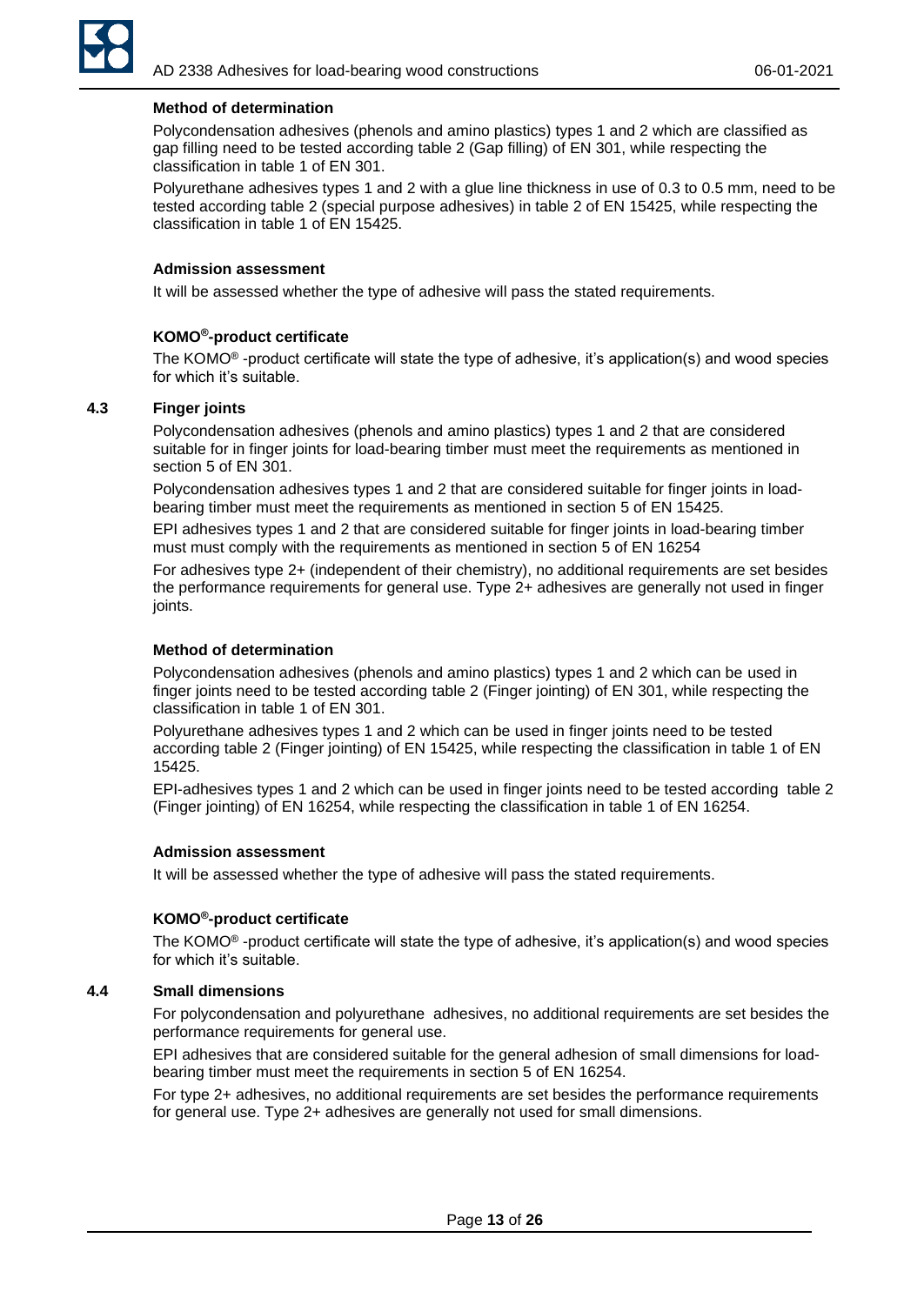

# **Method of determination**

EPI-adhesives types 1 and 2 which can be used in small dimensions need to be tested according table 2 (small dimensions) of EN 16254, while respecting the classification in table 1 of EN 16254.

#### **Admission assessment**

It will be assessed whether the type of adhesive will pass the stated requirements.

### **KOMO®-product certificate**

The KOMO® -product certificate will state the type of adhesive, it's application(s) and wood species for which it's suitable.

### <span id="page-13-0"></span>**4.5 Type 2+ adhesives**

### <span id="page-13-1"></span>**4.5.1 Shear strength of the glue line**

If the shear strength is determined as described in EN 302-1 (with the adjustments for 1K polyurethane adhesives as described in 6.2 of EN 15425 and for adjustments with EPI adhesives as described in 6.2 of EN 16254), type 2+ adhesives must fulfil the requirements in table 2.

| Table 2 Minimal shear strength for close contact and thick bond lines (N/mm <sup>2</sup> ) |  |  |
|--------------------------------------------------------------------------------------------|--|--|
|--------------------------------------------------------------------------------------------|--|--|

| Pre-treatment cycle | close contact glue line | thick bond lines 0.5 mm |  |
|---------------------|-------------------------|-------------------------|--|
|                     | 10.0                    | 8.C                     |  |
|                     | 6.0                     |                         |  |
|                     | 8.0                     | 6.4                     |  |
|                     |                         |                         |  |

#### **Admission assessment**

It will be assessed whether the type of adhesive will pass the stated requirements.

#### **KOMO®-product certificate**

The KOMO® -product certificate will state the type of adhesive, it's application(s) and wood species for which it's suitable.

#### <span id="page-13-2"></span>**4.5.2 Resistance against delamination**

If the resistance against delamination is determined as described in EN 302-2 for type 1 adhesives, with the exception that 2 repetitions of the impregnating-drying cycle

are maintained instead of 3 repetitions, type 2+ adhesives must meet the requirements in table 3.

| Treatment        | Maximum allowed delamination per test unit. |  |
|------------------|---------------------------------------------|--|
|                  | [% of the total glue line]                  |  |
| Low temperature  | 10.0                                        |  |
| High temperature | n.a.                                        |  |

#### **Admission assessment**

It will be assessed whether the type of adhesive will pass the stated requirements.

### **KOMO®-product certificate**

The KOMO® -product certificate will state the type of adhesive, it's application(s) and wood species for which it's suitable.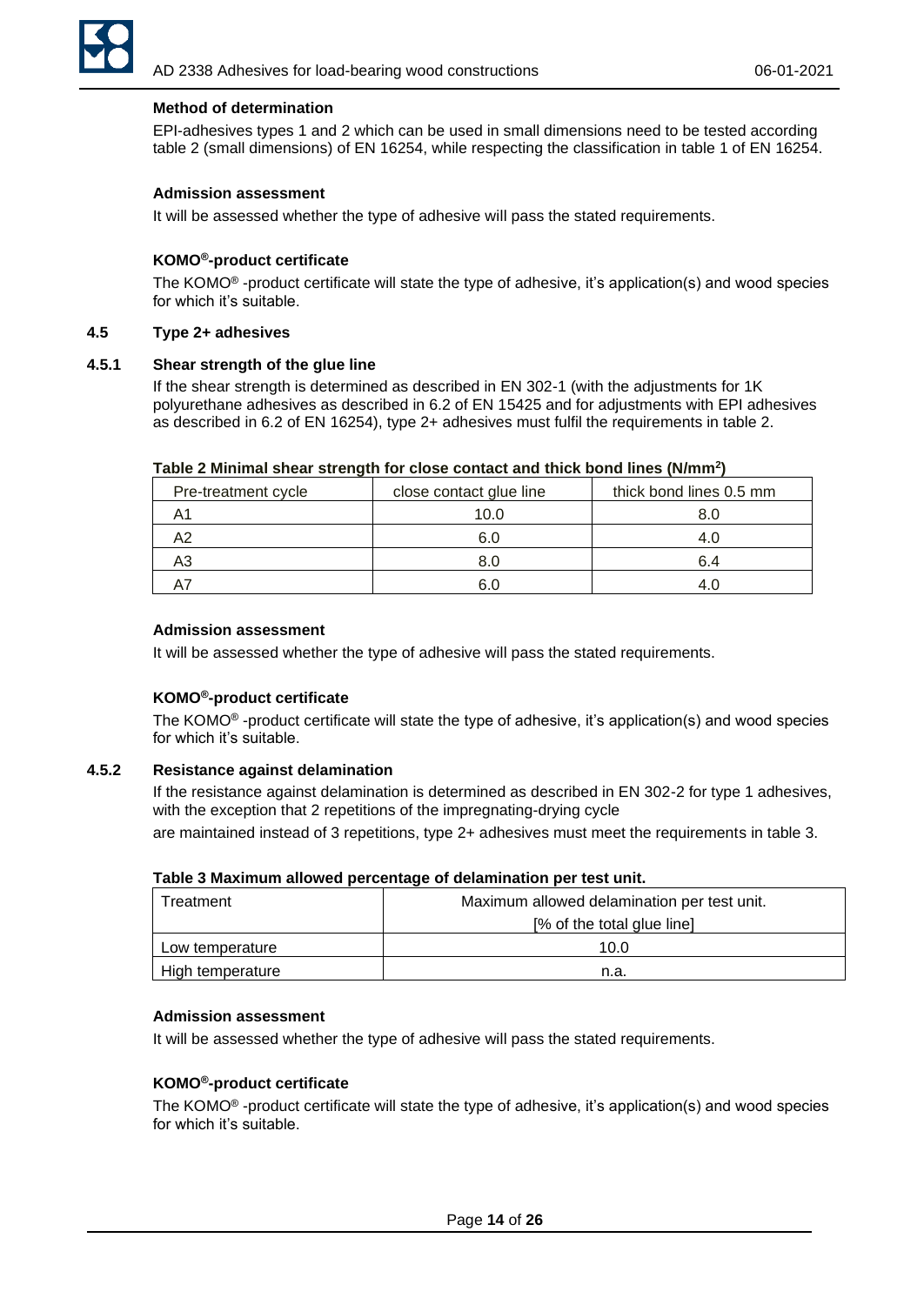

### <span id="page-14-0"></span>**4.5.3 Tensile perpendicular strength on the wood fibre after ageing**

If the pH of the adhesive or one of the components (with separate application or when using primers) is lower than 3.0, the tensile strength perpendicular to the wood fibre after ageing must be determined. When this is determined according to EN 302-3, the average tensile strength of the untreated test units made of pine-wood (Picea abies L.) must amount to  $≥$  2.0 N/mm<sup>2</sup>. For gapfilling adhesives, the average tensile strength of the untreated test units made of birch wood (Fagus sylvatica L.) must amount to  $\geq$  5.0 N/mm<sup>2.</sup>

After ageing the tensile strength should amount to at least 80% of the value of the reference test unit.

#### **Admission assessment**

It will be assessed whether the type of adhesive will pass the stated requirements.

#### **KOMO®-product certificate**

The KOMO® -product certificate will state the type of adhesive, it's application(s) and wood species for which it's suitable.

### <span id="page-14-1"></span>**4.5.4 Effect of shrinkage on the shear strength**

If the effect of shrinkage on the shear strength is determined according to EN 302-4, the average shear strength must at least amount to 1.5 N/mm<sup>2</sup> .

#### **Admission assessment**

It will be assessed whether the type of adhesive will pass the stated requirements.

#### **KOMO®-product certificate**

The KOMO® -product certificate will state the type of adhesive, it's application(s) and wood species for which it's suitable.

# <span id="page-14-2"></span>**4.5.5 Static load**

If the static load is determined according to EN 302-8, whereby the test cycle 1b (70  $^{\circ}$ C) is maintained, at least five of the six test units must meet the requirement. In the other test units, a maximum average 0.05 mm may exist in the adhesive gap.

If a test unit fails due to wood breakage whereby no distortion of the adhesive gap occurs, this test unit shall not be included in the assessment. In this case, four of the five test unit must meet the requirement stated earlier. When two or more test units fail due to pure wood failure (poor wood quality), the test must be repeated.

#### **Admission assessment**

It will be assessed whether the type of adhesive will pass the stated requirements.

#### **KOMO®-product certificate**

The KOMO® -product certificate will state the type of adhesive, it's application(s) and wood species for which it's suitable.

### <span id="page-14-3"></span>**4.5.6 Creep under bending load**

Only applies to 1K PU adhesives and EPI adhesives. Polycondensation adhesives (phenols and amino plastics) do not need to be assessed on creep.

If creep is determined according to EN 15416-3, taking into account an adhesive gap of 0.3 mm, the average value for the creep of all five paired test units must meet the requirements in table 4.

For 1K PU adhesives it applies that if after 13 weeks the value in table 4 is not achieved, the assessment can be postponed to 26 weeks; if at that time the requirement is still not met, the assessment can be postponed to 52 weeks.

EPI adhesives must at all times only be assessed after 26 weeks; if the values do not meet the requirement, the assessment can be postponed after 52 weeks.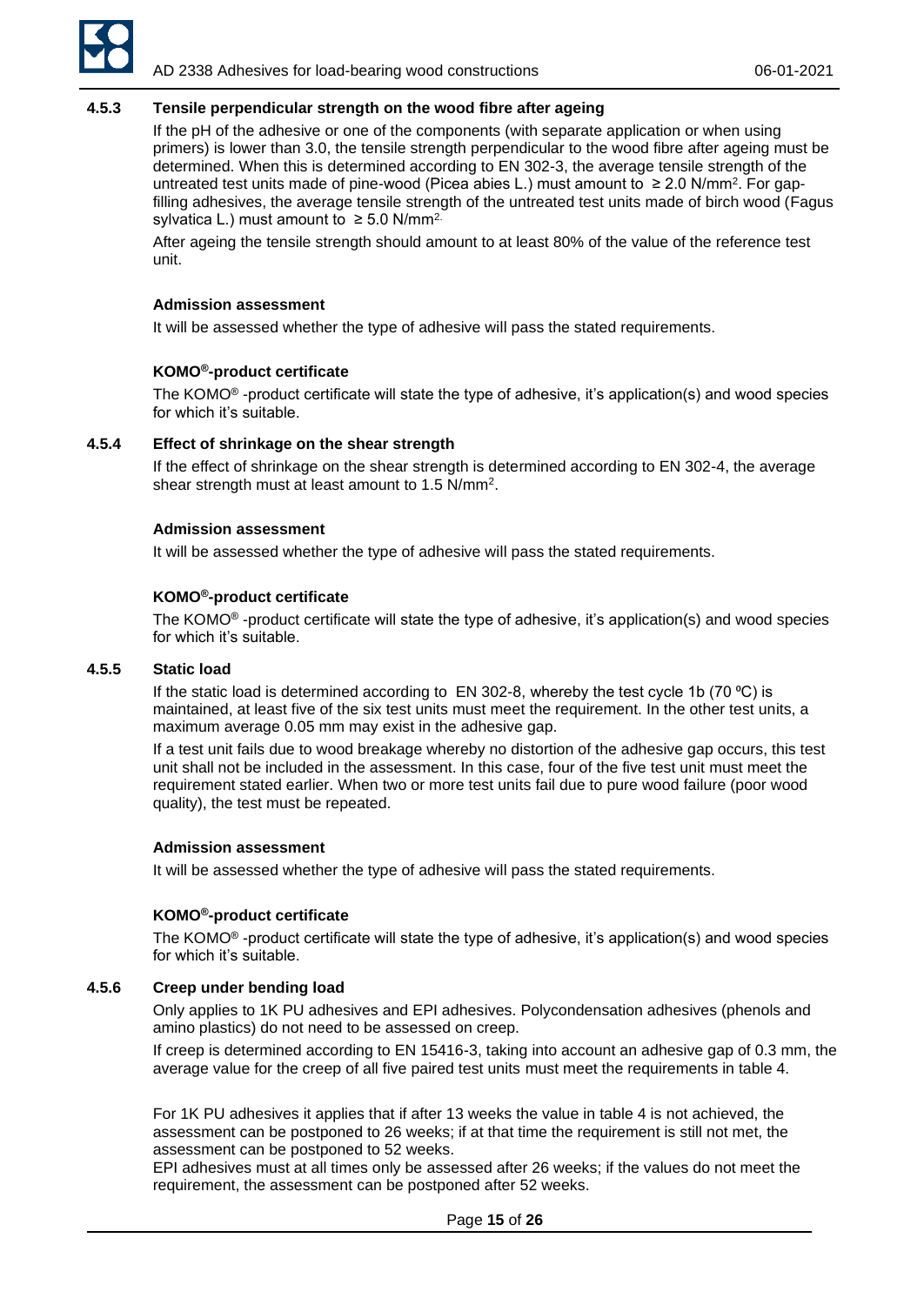| category    | Adhesive gap<br>thickness | $R_{\text{Cmes.}}$ 13 weeks $\parallel$ | $R_{\text{Cmes.}}$ 26 weeks | $\rm\,Rcm$ es. $52$ weeks |
|-------------|---------------------------|-----------------------------------------|-----------------------------|---------------------------|
| General use | $0.3 \text{ mm}$          | 1.12                                    | 1つ                          | 1.15                      |

# **Table 4 Maximum permitted creep ratio for the paired test units**

# **Admission assessment**

It will be assessed whether the type of adhesive will pass the stated requirements.

# **KOMO®-product certificate**

The KOMO® -product certificate will state the type of adhesive, it's application(s) and wood species for which it's suitable.

# <span id="page-15-0"></span>**4.5.7 Bonding to other materials (optional)**

In order to demonstrate the adhesion of various kinds of materials, including the adhesion of various cover plates, ribs and insulation materials, the following test (per combination) should be performed.

# **Samples**

Samples are taken as paired samples (reference samples and samples to be tested) so that local deviations due to the industrial bonding process do not affect the assessment.

At least three different elements of one meter long and standard width (60 - 120 cm) are sampled and tested. For each element, all bond lines are examined (all bond lines concerning different materials jointed together in the entire element). A minimum of three repetitions are tested per bond line per paired test piece (i.e. three with and three without ageing).

The elements may be supplied by the supplier insofar as they have been produced under an FPC that is under the control of an accredited certification- or notified body. In all other cases, the production must be attended to verify that all production requirements have been met (representativeness of the samples).

# **Test cycle**

Before testing, the elements are climatized for seven days at a temperature of 20  $\pm$  2°C and a relative humidity of  $65 \pm 5\%$ . The elements are then exposed to the following cycle:

- 8 hours of irradiation to an even surface temperature of  $70 \pm 5^{\circ}$ C followed by cooling to ambient temperature for 16 hours over a period of five days;
- Rest period of 2 days;
- 6 hours irradiation to an even surface temperature of 70  $\pm$  5°C followed by cooling to ambient temperature for up to maximum 1 hour at ambient temperature.

During cooling, the specimens are sawn from the elements and tested. The shear strength is determined on test pieces of 50 x 50 mm (when testing the bonding of tracks, ribs or battens, the width of these parts shall be observed) and taken along the edge of the elements so that edge effects are not neglected.

Ageing is carried out with calibrated IR installation and during the test calibration tiles are used for temperature control.

# **Requirement**

The shear strength of the joints shall be assessed. A paired t-test (p=0.05) with the zero hypothesis that the mean value does not deviate by more than 5% shall be used to compare the results of the aged and non aged test pieces. In addition, an estimate is made per 5% of the percentage of material failure. If there is more than 90% material failure, the 5% limit does not apply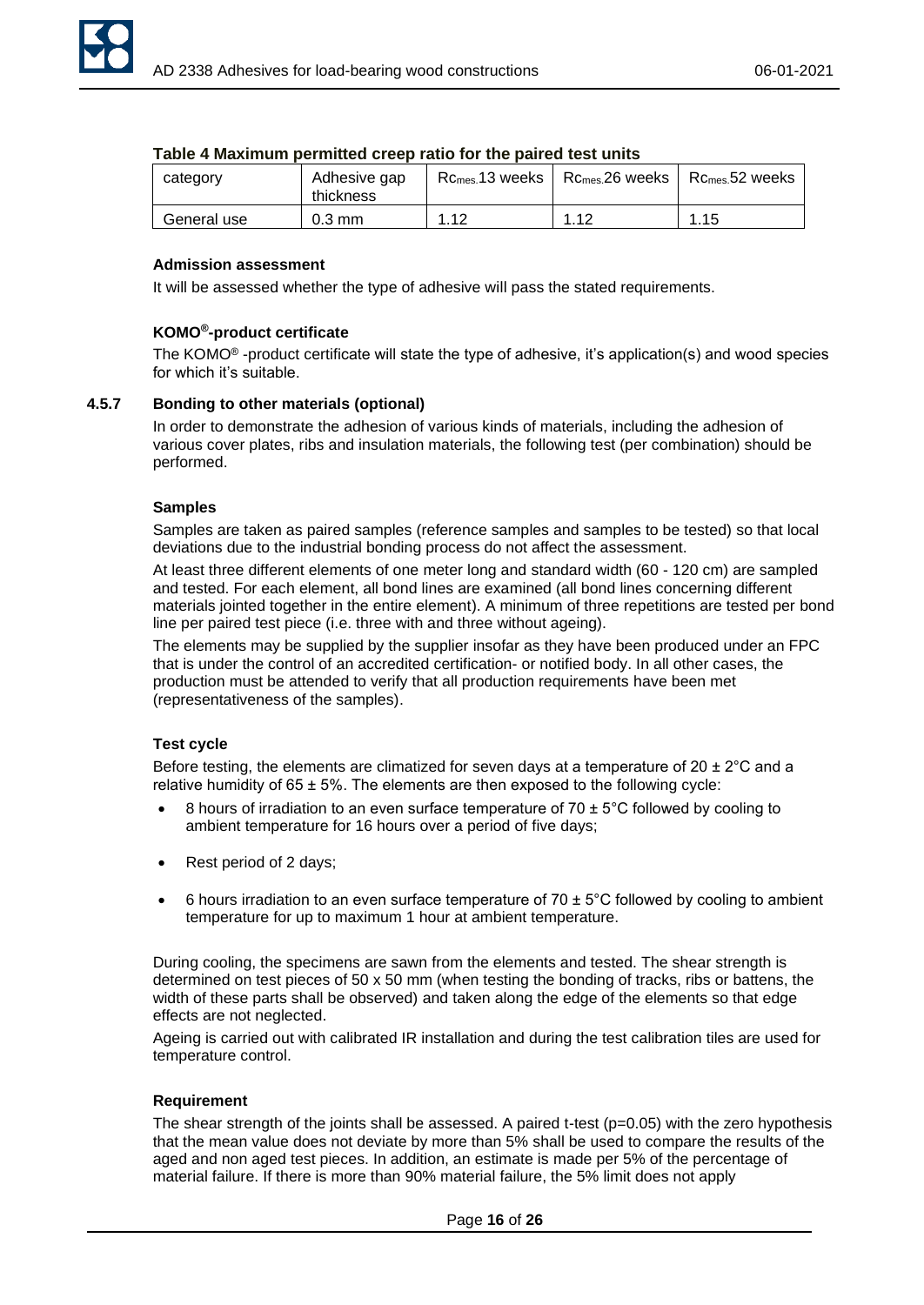

# **Admission assessment**

It will be assessed whether the type of adhesive will pass the stated requirements.

# **KOMO®-product certificate**

The KOMO® -product certificate will state the type of adhesive, it's application(s) and wood species for which it's suitable.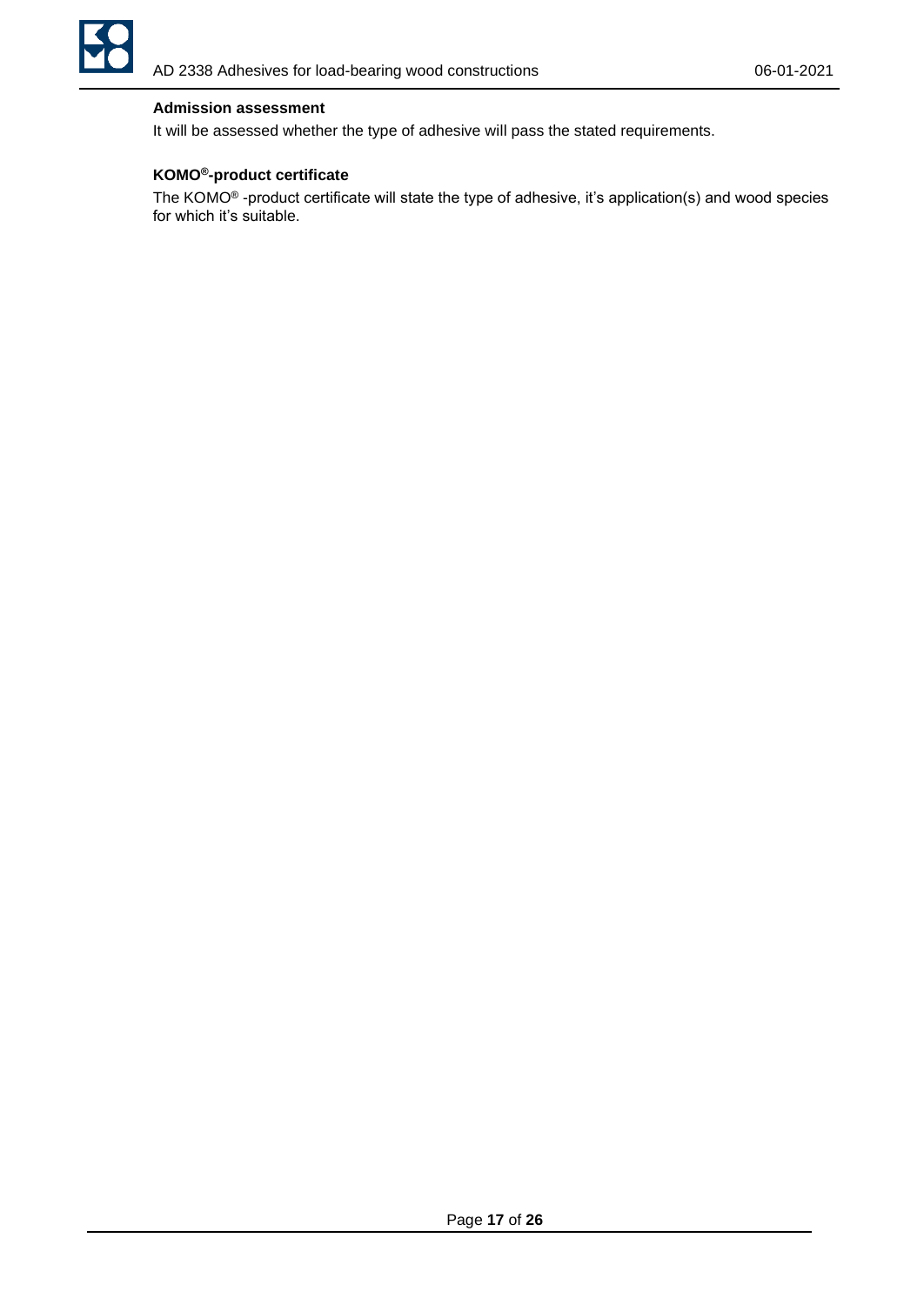

# <span id="page-17-0"></span>**5 PROCESSING INSTRUCTIONS**

For adhesives that are considered suitable for the use in load-bearing timber, processing instructions must also be submitted or made available (on the website of the producer). At a minimum, the following subjects must be included.

- Measures that can be taken during transport and storage of the adhesive;
- Wood species which can be used;
- The mixing ratio if several components are used;
- Application conditions:
- Safety requirements;
- Possible other aspects and instructions that are important to properly process the product and which could result in creating a stable end product.

When changes to the processing instructions are known or become known, the producer is obliged to submit them to the certification body for assessment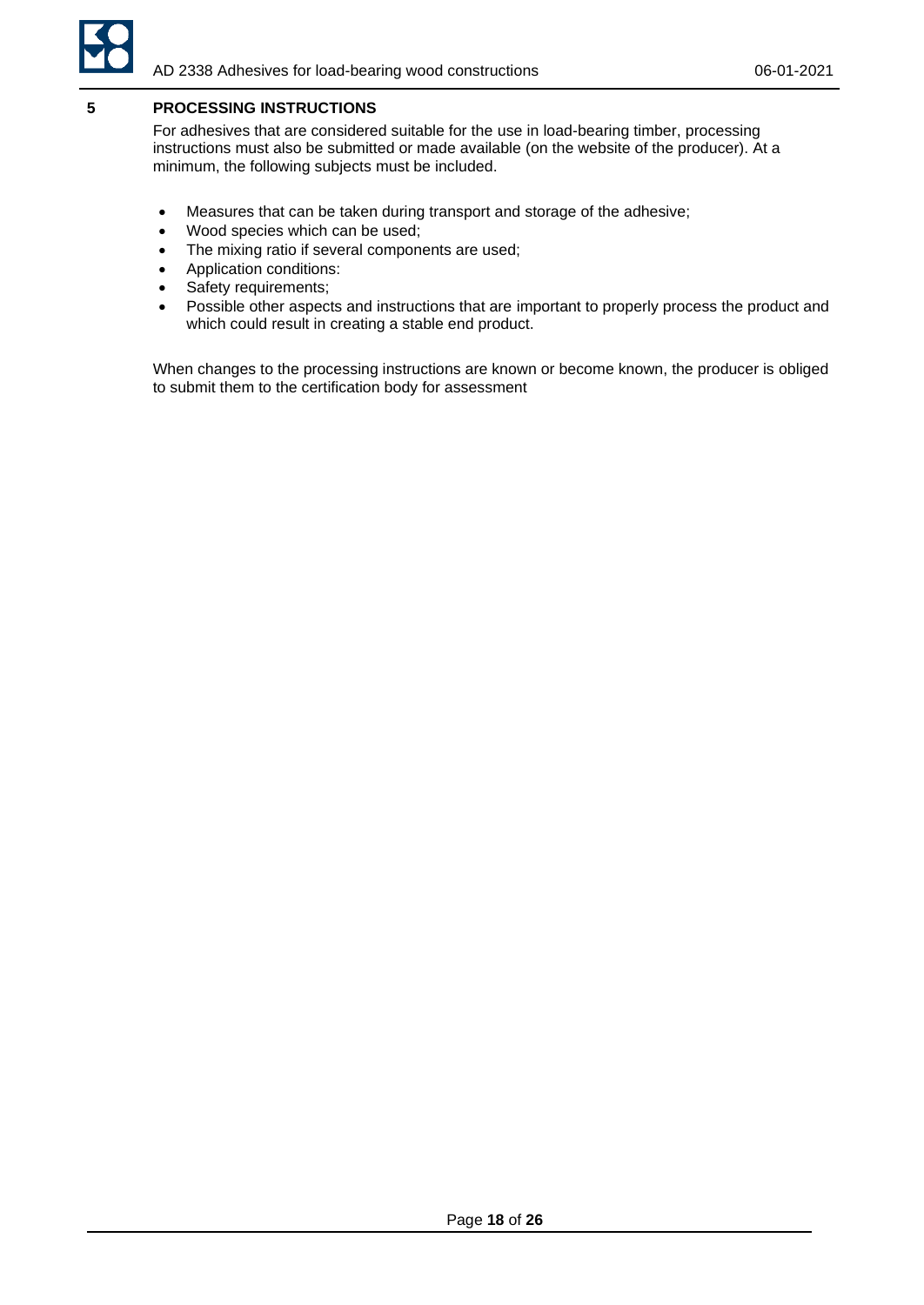

# <span id="page-18-0"></span>**6 REQUIREMENTS FOR THE INSPECTIONS OF THE ADHESIVE**

### <span id="page-18-1"></span>**6.1 General**

The product must come with comprehensive and updated documentation that concerns all the applicable requirements of this AD.

# <span id="page-18-2"></span>**6.2 Registration**

The raw materials used for every produced batch, including the batch numbers and the actual quantities, must be registered. The relevant production process parameters must also be registered and a registration of the production inspections must be kept up to date. All of this information must be made available to the certification body during the controls and sampling.

#### <span id="page-18-3"></span>**6.3 Uniformity of the production process**

The producer must demonstrate that the uniformity of the production process remains consistent. To ensure this uniformity, a sampling of every production batch must occur and be tested in accordance with the internal IQC plan.

When it becomes known that changes shall occur in the production process, the producer is required to inform the certification body of this. If, according to the assessment of the certification body, the production process has been modified to such an extent that changes in the product characteristics can be expected, the characteristics must be demonstrated and established anew.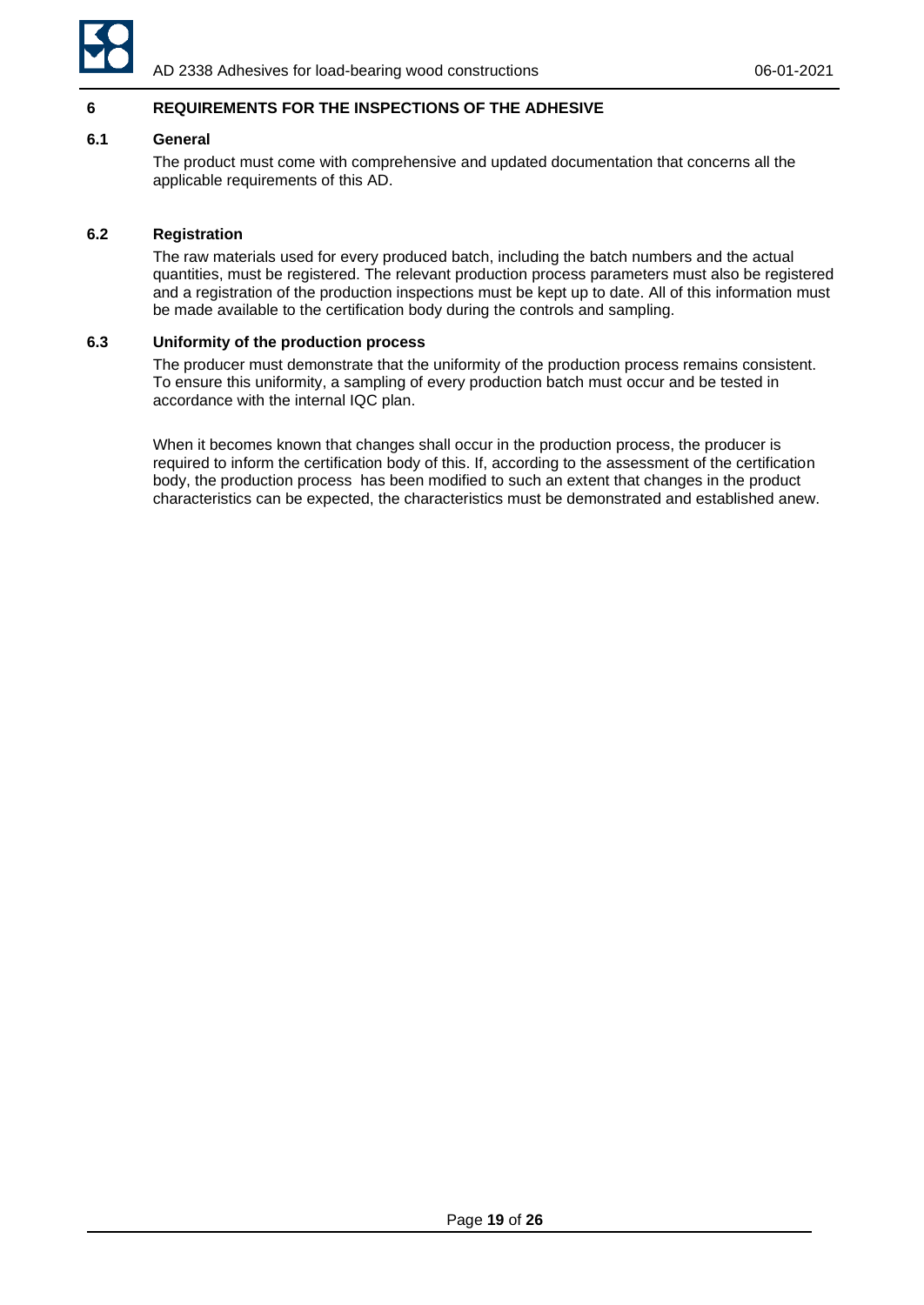

# <span id="page-19-0"></span>**7 REQUIREMENTS FOR THE INTERNAL QUALITY SYSTEM**

### <span id="page-19-1"></span>**7.1 General**

The management board of the KOMO® product certificate owner is always responsible for the quality of the product, the production process, the internal quality control and the ensuring of this. The internal quality control must meet the requirements as laid down in this chapter.

# <span id="page-19-2"></span>**7.2 Quality system**

The owner of the certificate needs to have a quality system which is tailored to the processes and scope as described in this assessment directive.

The quality system is laid down in the certificate owners quality manual and needs to include at least the following:

- a description of the company and it's organization;
- a procedure on internal assessments;
- a procedure on the handling of complaints;
- work instructions on specific tasks;
- instructions on safety:
- a procedure on deviations and corrective actions;
- a procedure on incoming raw materials;
- a procedure on inspection of the finished products;
- a procedure on the control of measurement equipment;
- a system for internal quality assurance  $(S7.3)$ .

# <span id="page-19-3"></span>**7.3 Quality system**

The owner of the certificate should have a system for internal quality control and assurance, which at least contains the subjects of this chapter.

In the internal quality control system the following should at least be documented and registered:

- what characteristics need to be tested of the certified products;
- according what method should these characteristics be determined and what equipment is needed;
- how often these characteristics need to be tested;
- how registration of the outcome of the tests are recorded and stored;
- identification and traceability of deliveries.

The internal quality assurance system of the certificate holder should demonstrate the certified products produced comply with the requirements as stated in this assessment directive.

# <span id="page-19-4"></span>**7.4 Management of the quality system**

Within the organization there should be someone responsible for the internal quality management system. This person needs to directly report to the management board regarding the quality assurance. To this end, the responsible person shall have appropriate powers.

# <span id="page-19-5"></span>**7.5 Assurance of documents and registrations**

The owner of the certificate makes sure that:

- the active versions of the quality related documents are available where they are needed for all employees, who could need these. This also counts for project and/or process specific manuals and instructions;
- the procedures and instructions as mentioned in § 7.2 and 7.11 are regularly reviewed and updated and implemented when needed;
- new and changed quality related documents are authorized and released for use by the responsible person;
- relevant registrations are kept to make it demonstrable the quality of the produced product(s), the production process and other norm specific handling meet the requirements as laid down in this assessment directive

The producer needs to have an easy accessible registration of the product characteristics determined during the quality control inspections, to make it demonstrable the produced products meet the requirements of this assessment directive.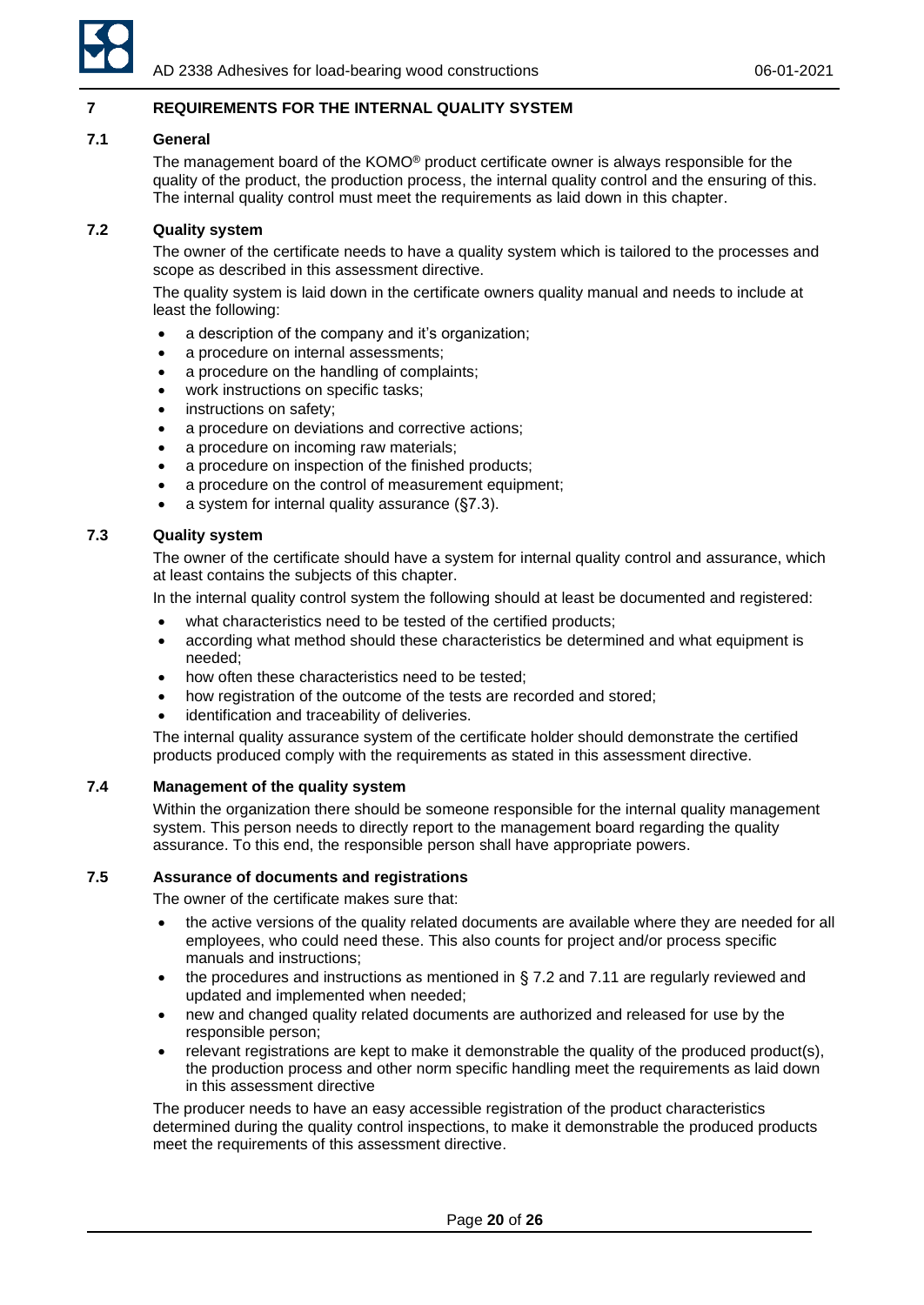

Recorded data shall be kept for a minimum of 10 years. Exceptions to the storage period of registrations are the test samples from the entry inspection. These have a storage period of at least 1 year.

Following an inspection, the certification body may decide to shorten or extend the storage period. (In the event of a shortened storage period, delivery data should always be available since the inspection).

# <span id="page-20-0"></span>**7.6 Measurement equipment**

Measurement equipment, production equipment and test equipment needs to be calibrated on an annual basis, of which a registration shall be kept. Calibration can be internal (calibrated reference equipment) or externally (calibration company) performed.

### <span id="page-20-1"></span>**7.7 Laboratory**

In order to carry out laboratory activities, there must be an equipped (separate) room and the prescribed measuring and testing equipment. If an external laboratory is used, it must be approved by the certification body.

Preferably an external laboratory needs to be independently accredited based on NEN-EN-ISO/IEC 17025.

The samples used for inspection and testing should be clearly identified. Any test sequence must be recognisable.

The producer of the adhesive must, depending on the products that are made and as far as this applies to the mandatory checks to be carried out for the products concerned, have the following equipment at its disposal:

- Temperature-controlled bath (or other equipment to submerge samples in boiling water)
- Drying oven (of at least 100°C), accuracy ±2 °C
- Weighing scale and/or balance with an accuracy of  $\pm$  0,01 gram
- Thermometers, including a calibrated thermometer, accuracy  $\pm 0.5$  °C;
- Tensile test machine.

#### <span id="page-20-2"></span>**7.8 Supply**

Raw materials, semi-finished products, etc., for which reference are made to another assessment directive, must comply with the requirements of the relevant assessment directive. The goods received must be checked in accordance with the quality system an records must be kept of this.

# <span id="page-20-3"></span>**7.9 Non-complying products**

When a certified product is produced out side the specifications or for some other reason it does not comply with the requirements as laid down in this assessment directive, the following should take place:

- the product (adhesive) should be marked and not to be delivered to the customer;
- it should be determined what caused the deviation and if corrective actions should be taken;
- a registration should be kept on what deviations are found and what corrective actions have been taken (if so).

If the deviations become known after the product is delivered the customer should be notified and involved in the follow-up.

# <span id="page-20-4"></span>**7.10 Handling of complaints**

The owner of the certificate needs to have a procedure on the handling of complaints regarding the delivered products.

This procedure should at least contain:

- the responsible person for handling and assessment of the complaint;
- the registration of the complaint including follow-up and closing;
- a timeline for the follow-up and closing of the complaint;
- a correct communication with the customer (complainant);
- the implementation of corrective action when necessary.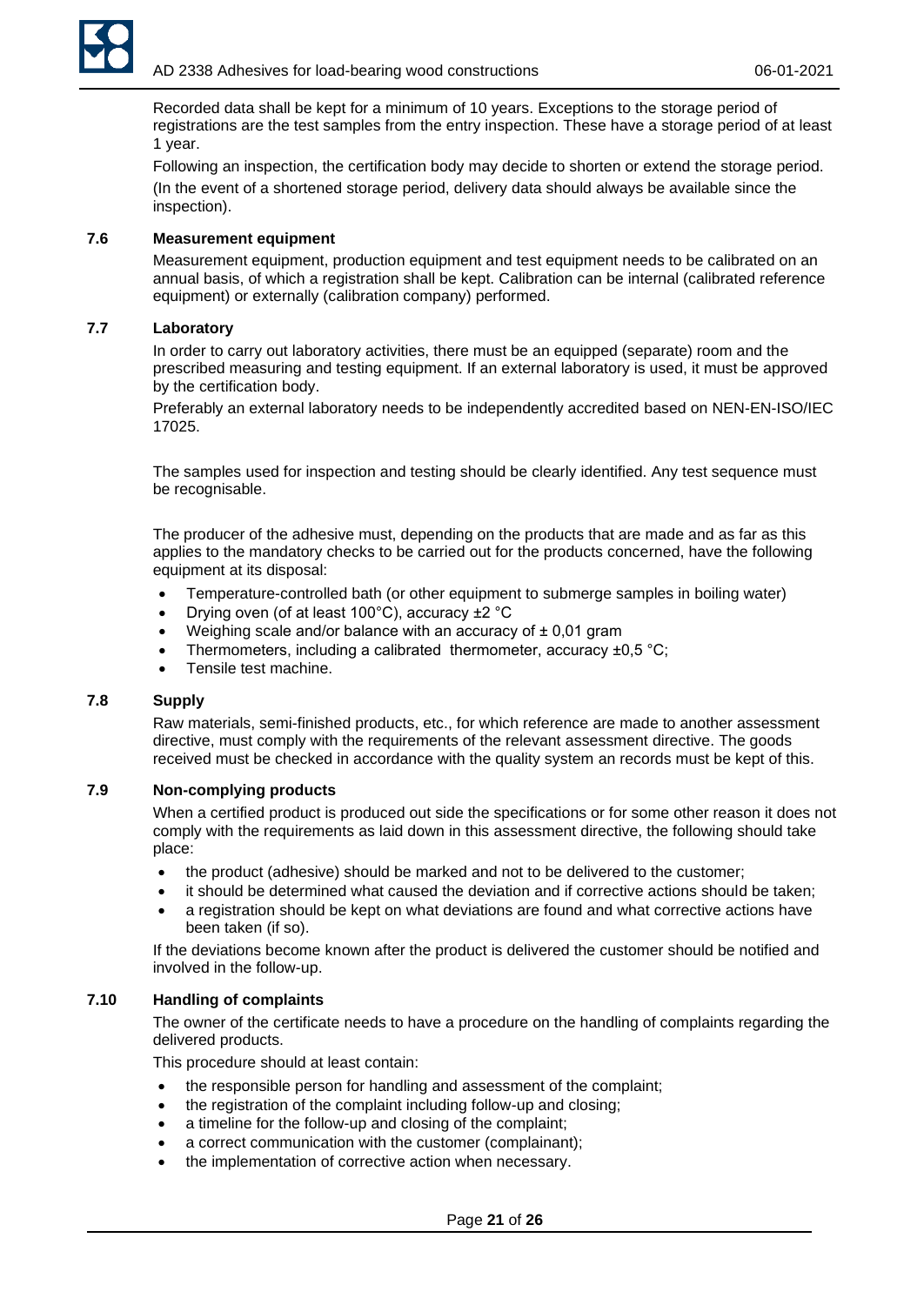

# <span id="page-21-0"></span>**7.11 Procedures and working instructions**

The producer must at least include the following components in its quality system procedures:

- Inspection of raw materials;
- inspection of the finished product;
- inspection of the measuring equipment;
- complaints registration the handling of non-complying products (products with short commings).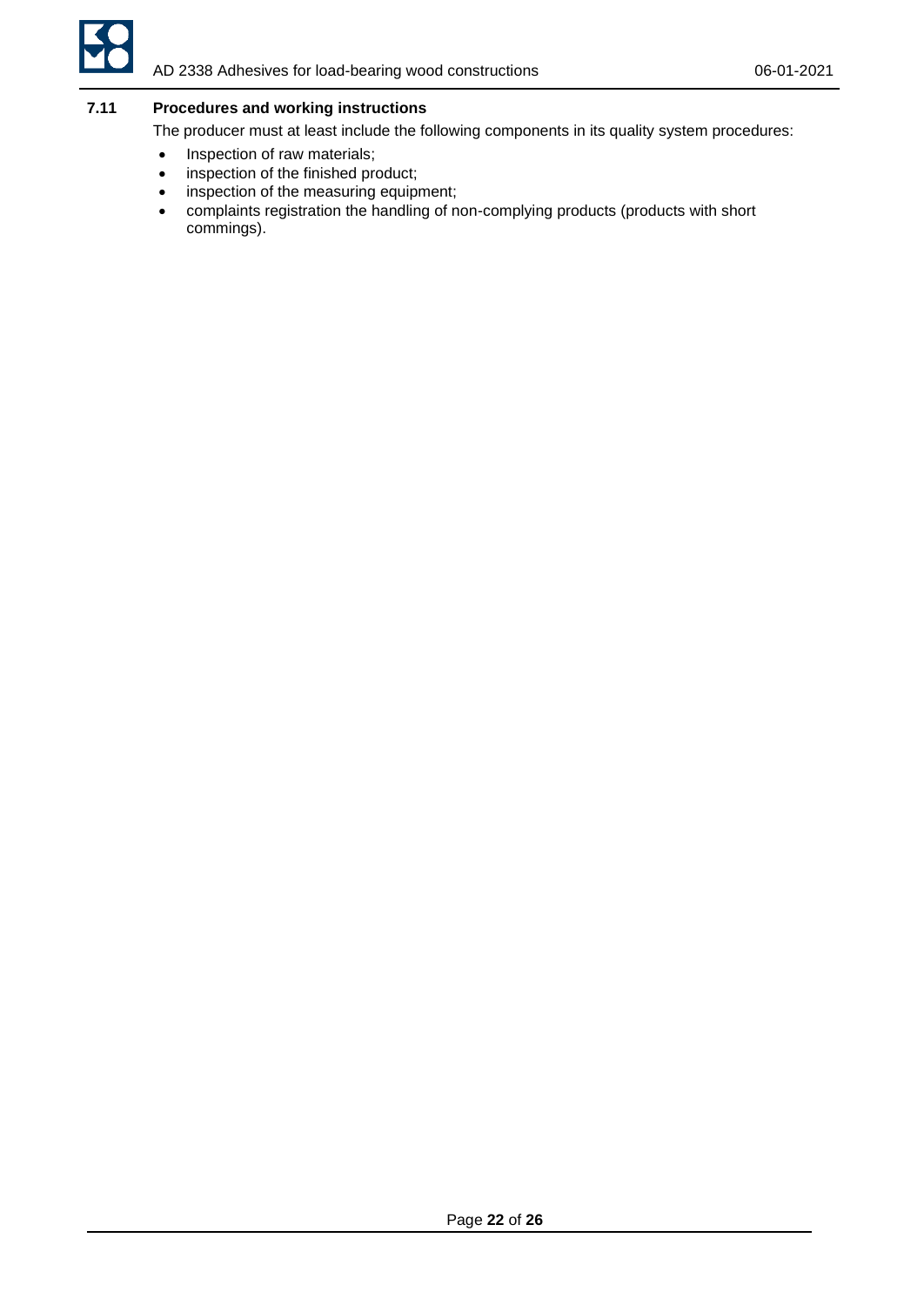

#### <span id="page-22-0"></span>**8 REQUIREMENTS REGARDNG THE PERIODICAL ASSESSMENT**

#### <span id="page-22-1"></span>**8.1 General**

The external assessment is recorded by the certifying body in accordance with the regulations from the board of experts and the product certification regulation of the certification body.

#### <span id="page-22-2"></span>**8.2 Initial inspection**

During the initial assessment, the certification body assesses whether the company in question meets the requirements presented in this AD. A report is compiled of the initial assessment and on the basis of this, the KOMO® quality declaration may or may not be issued under certain conditions.

#### <span id="page-22-3"></span>**8.3 Nature and frequency of the periodical assessment**

The certification body assesses two times a year (if possible without notification), whether the products meet the technical specifications and whether the production is in accordance with the specifications laid down by the producer and agreed to by the certification body and whether the internal quality control system of the producer meets the requirements as established in section 7.

A written report is drafted of these assessments.

The Board of Experts, can change the frequency of the assessment on the basis of arguments. Companies that are ISO 9001 certified and have stated the development and production of adhesives in the scope must be visited 1 x per year.

Once every three years a sample of every KOMO® certified adhesive must be taken by the certification body so that further research can be done by an external laboratory. Depending on the sustainability class (classes I, II+ or II), the research is carried out according to the table below.

| <b>Sustainability Class</b> | <b>Treatment according to</b><br>EN 302-1 | <b>Requirement:</b><br>minimal shear strength in (N/mm <sup>2</sup> ) |
|-----------------------------|-------------------------------------------|-----------------------------------------------------------------------|
|                             | A5                                        | 8.0                                                                   |
| $II/II+$                    | A3                                        | 8.0                                                                   |

### **Table 5 Minimal shear strength in N/mm<sup>2</sup> for sustainability classes I, II+ and II after assessment according to EN 302-1, "close contact glue line".**

Additional samples may be taken if necessary. The costs for such research are for the account of the certificate holder.

#### <span id="page-22-4"></span>**8.4 Sanctions policy**

The sanctions policy (sanctions to be taken by the certification body in case of non-conformities) must be included in the in section 9.1 mentioned procedure of the certification body or in a specific separate document.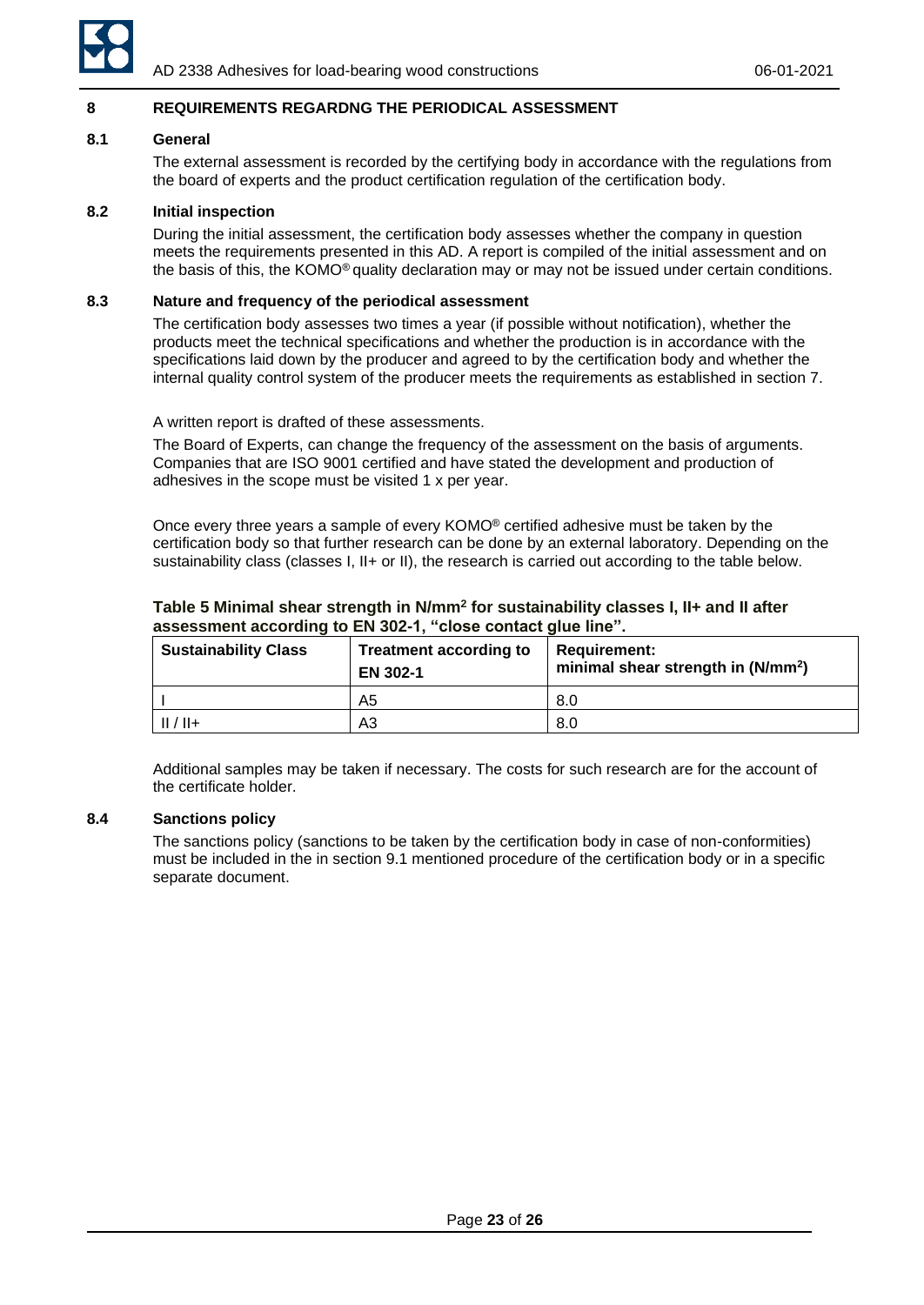

# <span id="page-23-0"></span>**9 REQUIREMENTS FOR THE CERTIFICATION BODY**

### <span id="page-23-1"></span>**9.1 General**

The certification body must have a procedure in which the general rules are established that are used for certification. In particular, these are:

- The general rules for carrying out the initial assessment, according to:
	- The way in which manufacturers are informed about the processing of an application;
	- The execution of the assessment:
	- The decision as a result of the assessment that took place.
- The general rules regarding the execution of assessment and the assessment aspects used;
- The measures that the certification body shall take with non-conformities;
- The rules upon termination of a certificate;
- The option of lodging an appeal against decisions or measures of the certifying body.

# <span id="page-23-2"></span>**9.2 Certification staff**

The staff involved in the certification process can be divided into:

- Inspector: charged with carrying out the external assessment;
- Initial inspector: charged with carrying out the initial assessment and assessing the reports of inspectors/lab technicians;
- Assessor: in charge of the assessment of the investigator of the initial inspection and the inspector and decisions that need to be made concerning the necessity of taking corrective measures
- Decision-maker: charged with taking decisions on the basis of the initial inspection carried out, the continuation of certification on the basis of the inspections carried out.

# <span id="page-23-3"></span>**9.3 Qualification requirements**

Employees involved in the qualification process must be demonstrably qualified for performing the necessary activities. In regard to the education and expertise/experience, the following qualification requirements apply:

| <b>Certification staff</b>     | <b>Education</b>      | <b>Knowledge and Experience</b>                                                                                                                                                                            |
|--------------------------------|-----------------------|------------------------------------------------------------------------------------------------------------------------------------------------------------------------------------------------------------|
| Inspector<br>Initial inspector | <b>Bachelor level</b> | Production and application of adhesives;<br>$\bullet$<br>Training for ISO 9001 auditor<br>Two years of experience in the adhesives<br>$\bullet$<br>industry or equivalent.                                 |
| Assessor                       | Bachelor level        | Chemical background or similar;<br>$\bullet$<br>Production and application of adhesives;<br>$\bullet$<br>At least 2 years of management experience in<br>$\bullet$<br>the adhesive industry or equivalent. |
| Decision-maker                 | Bachelor level        | Management experience or equivalent;<br>٠<br>Certification or equivalent;<br>Accreditation criteria or equivalent;<br>$\bullet$<br>Knowledge of relevant certification systems.                            |

#### **Table 6 Qualification requirements for certification staff**

Certification staff must be demonstrably qualified through testing of education and experience to meet the requirements stated above. If qualification takes place on the basis of different criteria, this must be established in writing.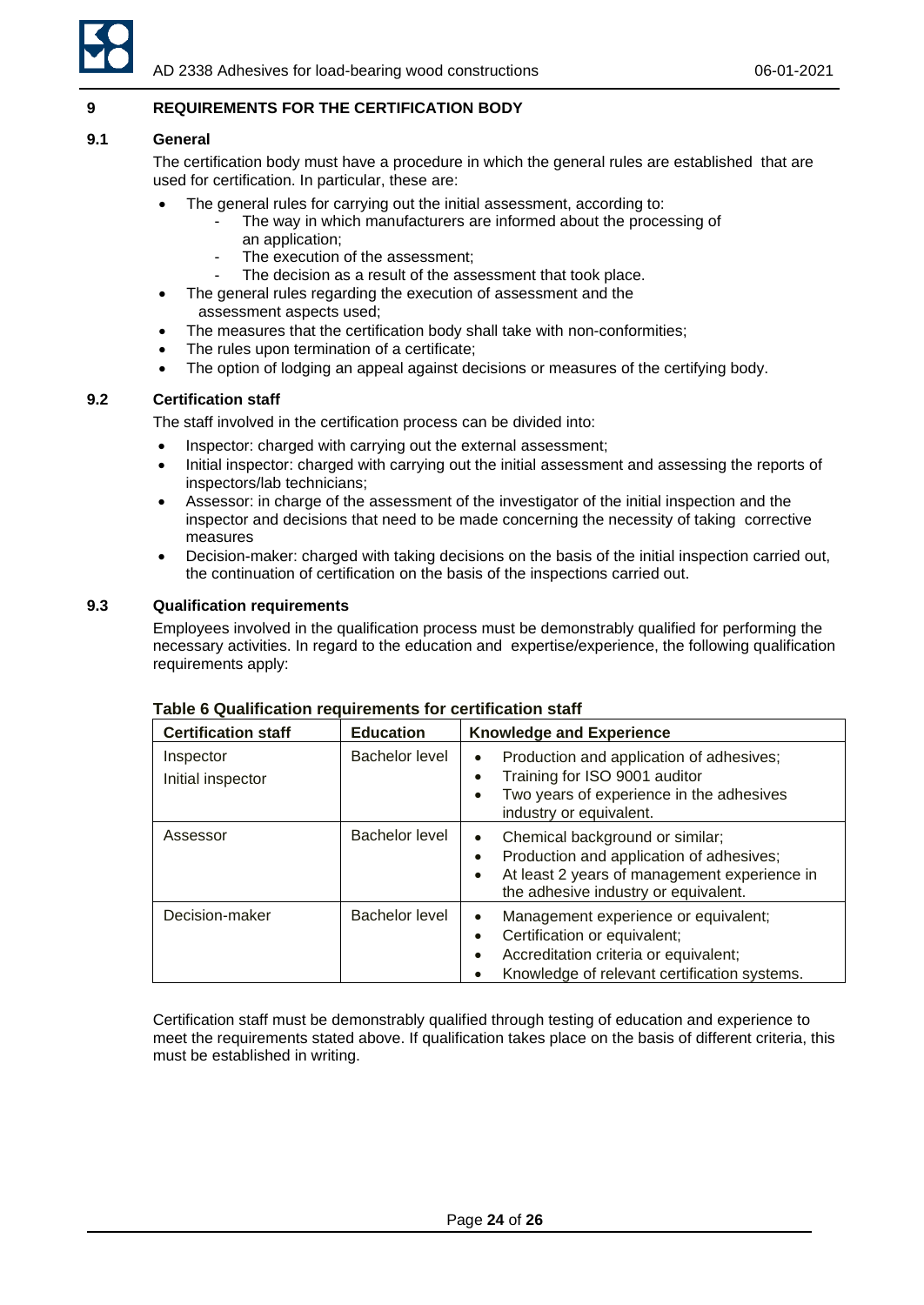

### <span id="page-24-0"></span>**9.4 Reports on the initial- and certification assessment**

The results of the initial type testing and certification assessment are reported by the certification body in a report/file. This report or file needs to comply with the following:

- **Completeness**; the report or file includes comments on all requirements as mentioned in this assessment directive;
- **Traceability**; the findings on which the comments are based should be traceable.

The decision maker who decides on the publication of the KOMO® -product certificate needs to make his decision based upon the findings and conclusions made in this report/file.

# <span id="page-24-1"></span>**9.5 Decision on the KOMO® -product certificate**

The decision on the publication and/or imposing sanctions and/or suspension and/or termination of the KOMO® -product certificate need to be made by a therefore sanctioned decision maker, who was not involved in the certification assessment. Based upon the assessment the decision maker decides whether the KOMO® - product certificate shall be granted or additional information and/or research is needed before publication. The decision needs to be traceable.

### <span id="page-24-2"></span>**9.6 Reporting to the Board of Experts**

The certification body reports at least once a year about the certification activities carried out. This report must address the following issues:

- Changes in the number of certificates (new/expired);
- Number of assessments carried out in relation to the determined frequency;
- Results of the assessments.